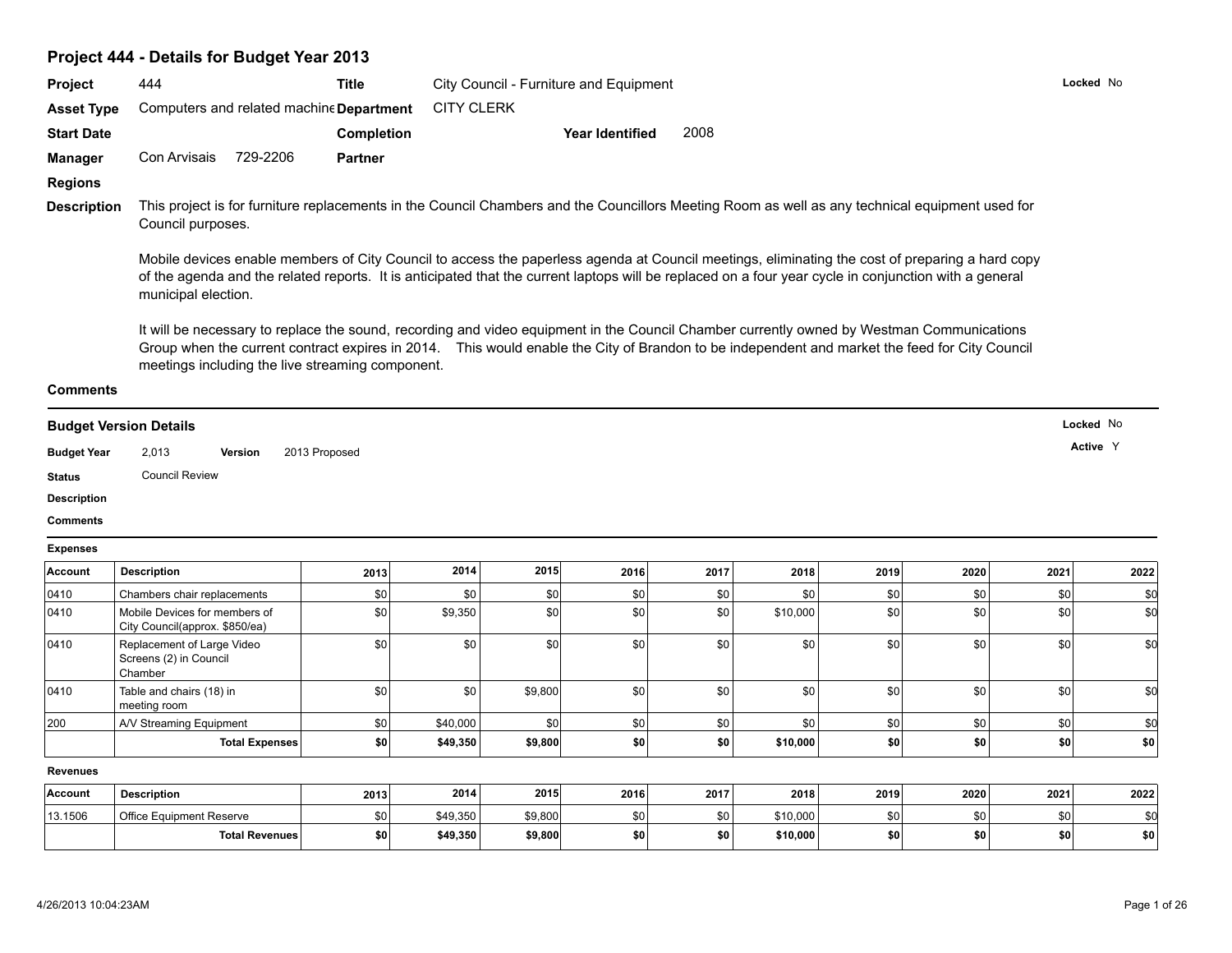| <b>Operating Budget Impact</b> |                |                    |        |                   |  |              |  |  |  |  |
|--------------------------------|----------------|--------------------|--------|-------------------|--|--------------|--|--|--|--|
| <b>Effective Date</b>          | <b>Account</b> | Type               | Amount | <b>FTE Impact</b> |  |              |  |  |  |  |
|                                |                |                    |        |                   |  |              |  |  |  |  |
|                                |                |                    |        |                   |  |              |  |  |  |  |
|                                |                |                    |        |                   |  |              |  |  |  |  |
| <b>Related Projects</b>        |                |                    |        |                   |  |              |  |  |  |  |
|                                |                |                    |        |                   |  |              |  |  |  |  |
|                                |                |                    |        |                   |  |              |  |  |  |  |
| Project                        | <b>Title</b>   | <b>Description</b> |        |                   |  | Year Version |  |  |  |  |
|                                |                |                    |        |                   |  |              |  |  |  |  |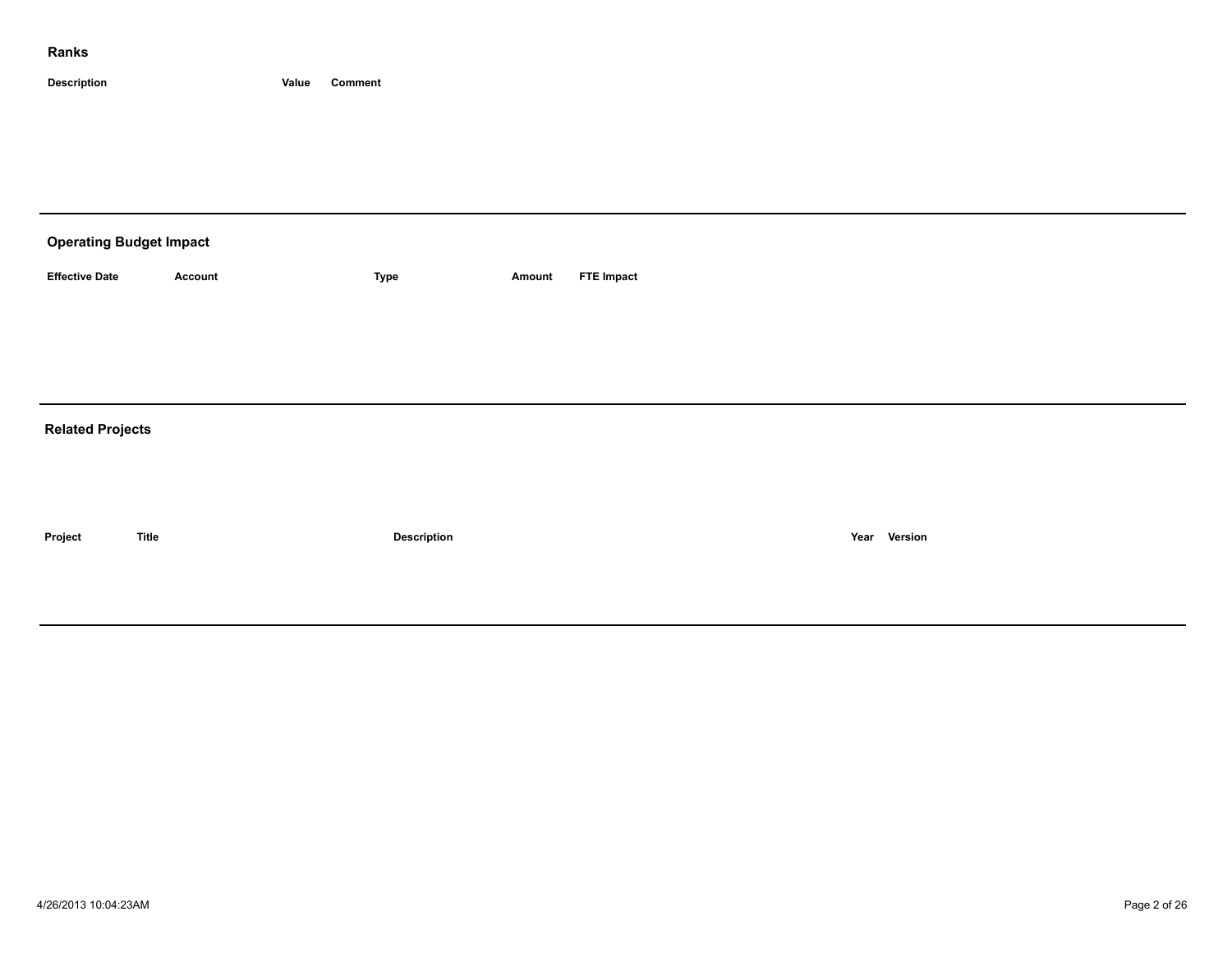| Project                                                | 487                                                                                                                                                                                                                                 | <b>Clerks Office Equipment</b> |                   |         |                        |            |          | Locked No  |                 |           |            |
|--------------------------------------------------------|-------------------------------------------------------------------------------------------------------------------------------------------------------------------------------------------------------------------------------------|--------------------------------|-------------------|---------|------------------------|------------|----------|------------|-----------------|-----------|------------|
| <b>Asset Type</b>                                      | Other processing equipment; (cc Department                                                                                                                                                                                          |                                | <b>CITY CLERK</b> |         |                        |            |          |            |                 |           |            |
| <b>Start Date</b>                                      |                                                                                                                                                                                                                                     | <b>Completion</b>              |                   |         | <b>Year Identified</b> | 2002       |          |            |                 |           |            |
| <b>Manager</b>                                         | 729-2206<br>Con Arvisais                                                                                                                                                                                                            | <b>Partner</b>                 |                   |         |                        |            |          |            |                 |           |            |
| <b>Regions</b>                                         |                                                                                                                                                                                                                                     |                                |                   |         |                        |            |          |            |                 |           |            |
| <b>Description</b>                                     | This project will provide funds for the necessary replacement of office equipment used in the Clerk's Office and in the Records Department.                                                                                         |                                |                   |         |                        |            |          |            |                 |           |            |
| <b>Comments</b>                                        |                                                                                                                                                                                                                                     |                                |                   |         |                        |            |          |            |                 |           |            |
|                                                        | <b>Budget Version Details</b>                                                                                                                                                                                                       |                                |                   |         |                        |            |          |            |                 | Locked No |            |
|                                                        | 2,013                                                                                                                                                                                                                               | 2013 Proposed                  |                   |         |                        |            |          |            |                 | Active Y  |            |
| <b>Budget Year</b>                                     | <b>Version</b>                                                                                                                                                                                                                      |                                |                   |         |                        |            |          |            |                 |           |            |
|                                                        |                                                                                                                                                                                                                                     |                                |                   |         |                        |            |          |            |                 |           |            |
| <b>Status</b><br><b>Description</b><br><b>Comments</b> | <b>Council Review</b><br>New Digital Mail Sorter for Records Department. Mail machine must meet all Canada Post standards                                                                                                           |                                |                   |         |                        |            |          |            |                 |           |            |
|                                                        | and be able to process multiple thicknesses and sizes of mail. Use of a digital technology is<br>mandated by Canada Post. Based on an expected life cycle of 5 years, a lease option of the machine<br>would not be cost effective. |                                |                   |         |                        |            |          |            |                 |           |            |
| <b>Expenses</b><br>Account                             | <b>Description</b>                                                                                                                                                                                                                  |                                | 2014              | 2015    | 2016                   | 2017       | 2018     | 2019       | 2020            | 2021      |            |
|                                                        |                                                                                                                                                                                                                                     | 2013                           |                   | \$0     |                        |            | \$0      |            |                 | \$0       | 2022       |
| 0410<br>0410                                           | Clerks photocopier<br><b>Clerks Printer/Scanner</b>                                                                                                                                                                                 | \$10,000<br>\$0                | \$0<br>\$0        | \$5,000 | \$0<br>\$0             | \$0<br>\$0 | \$0      | \$0<br>\$0 | \$10,000<br>\$0 | \$0       | \$0<br>\$0 |
| 0410                                                   | Digital Mail Machine                                                                                                                                                                                                                | \$20,000                       | \$0               | \$0     | \$0                    | \$0        | \$20,000 | \$0        | \$0             | \$0       | \$0        |
|                                                        | <b>Total Expenses</b>                                                                                                                                                                                                               | \$30,000                       | \$0               | \$5,000 | \$0                    | \$0        | \$20,000 | \$0        | \$10,000        | \$0       | \$0        |
| <b>Revenues</b>                                        |                                                                                                                                                                                                                                     |                                |                   |         |                        |            |          |            |                 |           |            |
| Account                                                | <b>Description</b>                                                                                                                                                                                                                  | 2013                           | 2014              | 2015    | 2016                   | 2017       | 2018     | 2019       | 2020            | 2021      | 2022       |
| 13.1506                                                | Office Equipment Reserve                                                                                                                                                                                                            | \$30,000                       | \$0               | \$5,000 | \$0                    | \$0        | \$20,000 | \$0        | \$10,000        | \$0       | \$0        |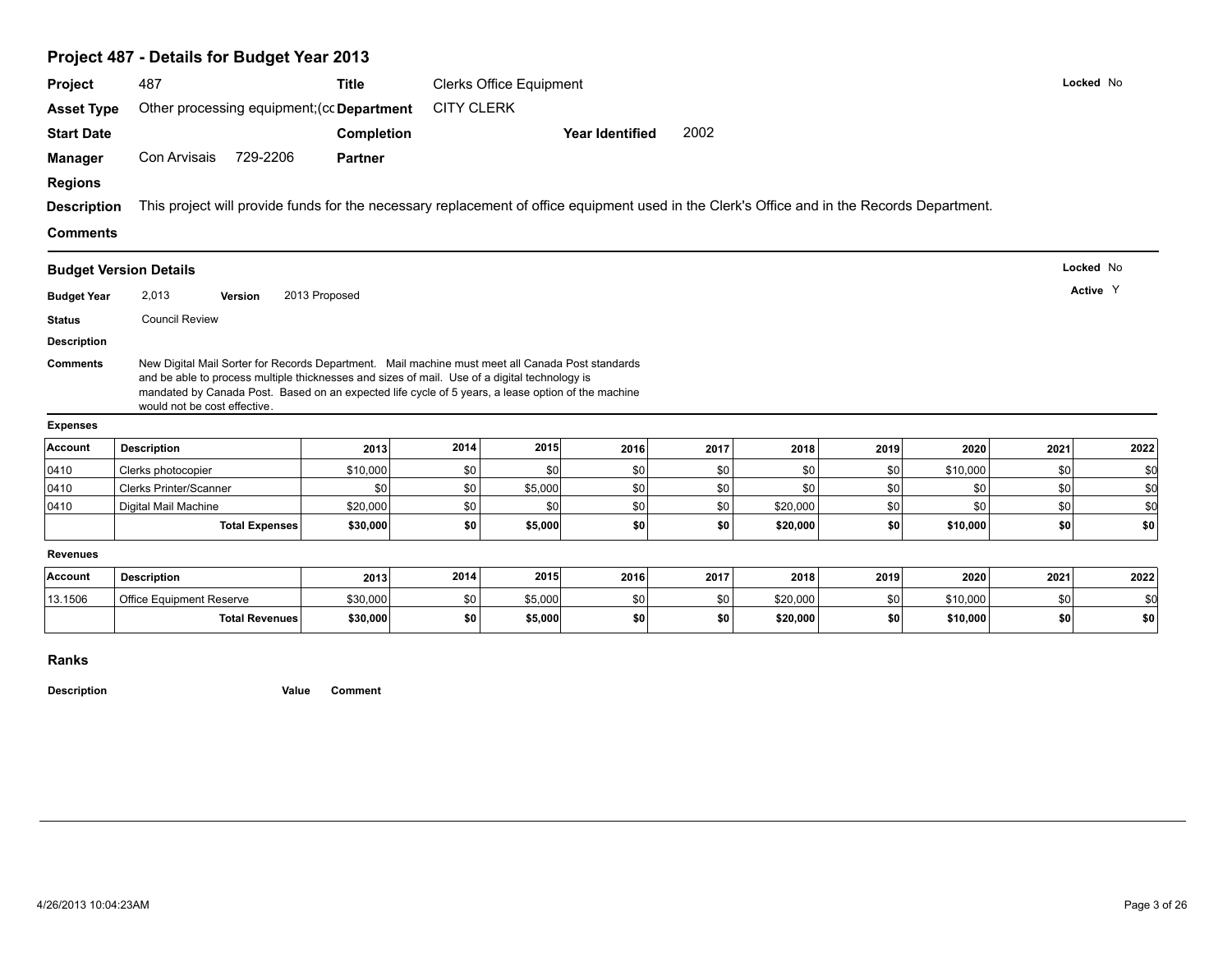### **Operating Budget Impact**

| <b>Effective Date</b> | Account | <b>Type</b> | Amount | <b>FTE Impact</b> |
|-----------------------|---------|-------------|--------|-------------------|

## **Related Projects**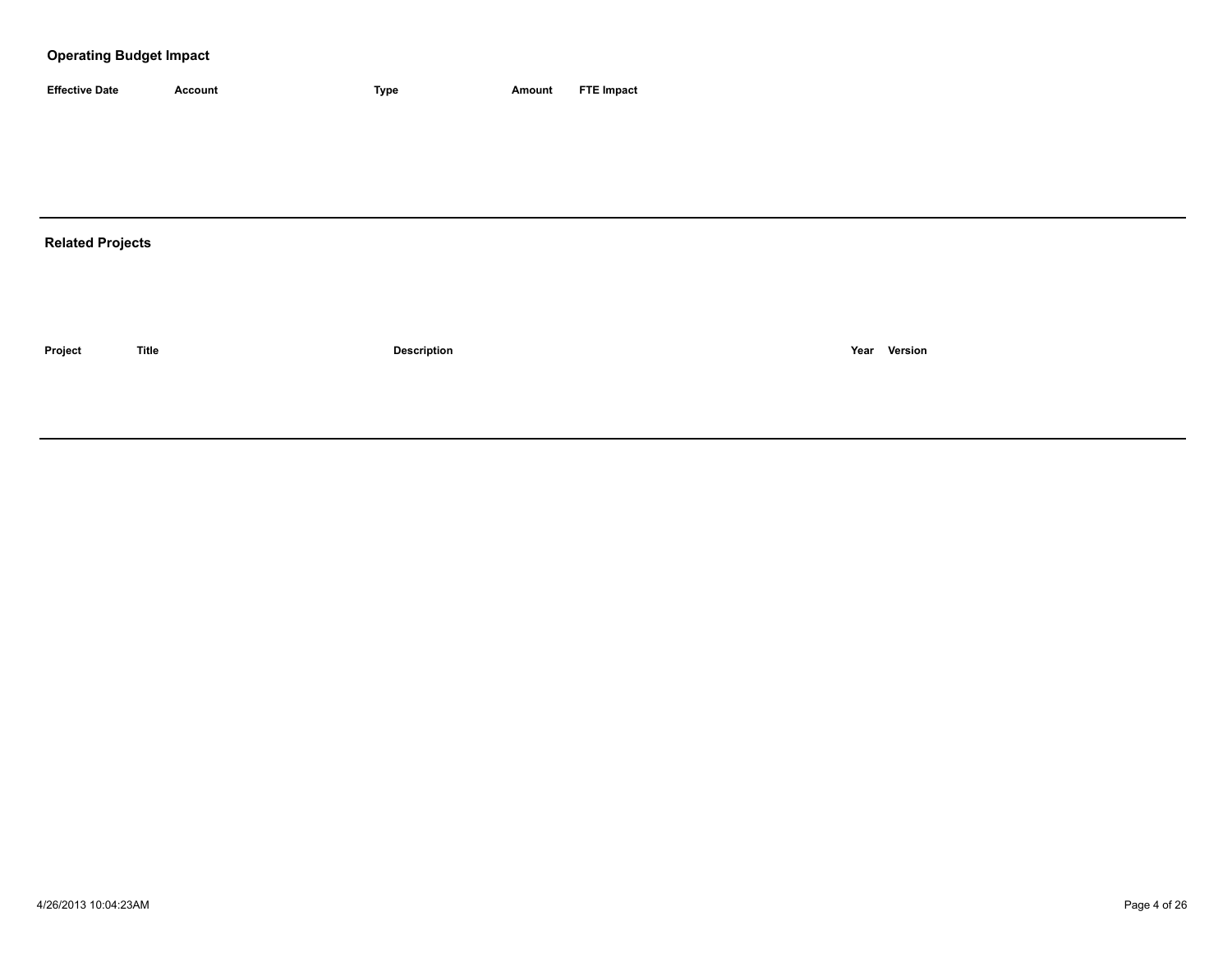# **Project 169 - Details for Budget Year 2013**

| Project            | 169                                                                                                                                                                                                                                                                      | <b>Title</b>      |           | Centennial Auditorium             |                        |          |           |           |           |           | Locked No |
|--------------------|--------------------------------------------------------------------------------------------------------------------------------------------------------------------------------------------------------------------------------------------------------------------------|-------------------|-----------|-----------------------------------|------------------------|----------|-----------|-----------|-----------|-----------|-----------|
| <b>Asset Type</b>  | Theatres, performing arts faciliti Department                                                                                                                                                                                                                            |                   |           | <b>Civic Building Maintenance</b> |                        |          |           |           |           |           |           |
| <b>Start Date</b>  |                                                                                                                                                                                                                                                                          | <b>Completion</b> |           |                                   | <b>Year Identified</b> | 2000     |           |           |           |           |           |
| <b>Manager</b>     | Val Rochelle 729-2223                                                                                                                                                                                                                                                    | <b>Partner</b>    |           | Province of Manitoba (50%)        |                        |          |           |           |           |           |           |
| <b>Regions</b>     |                                                                                                                                                                                                                                                                          |                   |           |                                   |                        |          |           |           |           |           |           |
| <b>Description</b> | This project is for the City's portion of capital upgrades required at the Centennial Auditorium.                                                                                                                                                                        |                   |           |                                   |                        |          |           |           |           |           |           |
| <b>Comments</b>    | While the Auditorium Board of Directors contribute though fund raising campaigns, the remainder of planned capital upgrades are funded in a 50-50                                                                                                                        |                   |           |                                   |                        |          |           |           |           |           |           |
|                    | cost sharing manner between the City and the Province of Manitoba.                                                                                                                                                                                                       |                   |           |                                   |                        |          |           |           |           |           |           |
|                    | In 2008 a facility assessment was performed whereby the facility was determined to be in very good overall shape. There were however a series of<br>maintenance recommendations that will be reviewed on an ongoing basis to determine funding priorities for each year. |                   |           |                                   |                        |          |           |           |           |           |           |
|                    | <b>Budget Version Details</b>                                                                                                                                                                                                                                            |                   |           |                                   |                        |          |           |           |           |           | Locked No |
| <b>Budget Year</b> | 2,013<br>Version                                                                                                                                                                                                                                                         | 2013 Proposed     |           |                                   |                        |          |           |           |           |           | Active Y  |
| <b>Status</b>      | <b>Council Review</b>                                                                                                                                                                                                                                                    |                   |           |                                   |                        |          |           |           |           |           |           |
| <b>Description</b> |                                                                                                                                                                                                                                                                          |                   |           |                                   |                        |          |           |           |           |           |           |
| <b>Comments</b>    |                                                                                                                                                                                                                                                                          |                   |           |                                   |                        |          |           |           |           |           |           |
|                    |                                                                                                                                                                                                                                                                          |                   |           |                                   |                        |          |           |           |           |           |           |
| <b>Expenses</b>    |                                                                                                                                                                                                                                                                          |                   |           |                                   |                        |          |           |           |           |           |           |
| Account            | <b>Description</b>                                                                                                                                                                                                                                                       | 2013              | 2014      | 2015                              | 2016                   | 2017     | 2018      | 2019      | 2020      | 2021      | 2022      |
| 0410               | Improve fire safety around<br>stairs 3&4                                                                                                                                                                                                                                 | \$44,000          | \$0       | \$0                               | \$0                    | \$0      | \$0       | \$0       | \$0       | \$0       | \$d       |
| 0410               | Install sprinklers in electrical<br>room                                                                                                                                                                                                                                 | \$0               | \$0       | \$19,000                          | \$0                    | \$0      | \$0       | \$0       | \$0       | \$0       | \$d       |
| 0410               | Misc                                                                                                                                                                                                                                                                     | \$0               | \$0       | \$0                               | \$0                    | \$50,000 | \$100,000 | \$100,000 | \$100,000 | \$100,000 | \$100,000 |
| 0410               | Replace concert hall carpet,<br>repair seats, etc                                                                                                                                                                                                                        | \$0               | \$0       | \$0                               | \$98,000               | \$0      | \$0       | \$0       | \$0       | \$0       | \$0       |
| 0410               | Replace lobby carpet                                                                                                                                                                                                                                                     | \$0               | \$0       | \$0                               | \$106,000              | \$0      | \$0       | \$0       | \$0       | \$0       | \$0       |
| 0410               | Replace stage fly system/fire<br>curtain                                                                                                                                                                                                                                 | \$100,000         | \$0       | \$0                               | \$0                    | \$0      | \$0       | \$0       | \$0       | \$0       | \$d       |
| 0410               | Replace vinyl tile flooring                                                                                                                                                                                                                                              | \$0               | \$35,000  | \$0                               | \$0                    | \$0      | \$0       | \$0       | \$0       | \$0       | \$0       |
| 0410               | Upgrade emergency lighting                                                                                                                                                                                                                                               | \$0               | \$0       | \$0                               | \$0                    | \$30,000 | \$0       | \$0       | \$0       | \$0       | \$0       |
| 0410               | Upgrade fire alarm system                                                                                                                                                                                                                                                | \$0               | \$0       | \$63,000                          | \$0                    | \$0      | \$0       | \$0       | \$0       | \$0       | \$d       |
| 0410               | Upgrade sound system                                                                                                                                                                                                                                                     | \$0               | \$0       | \$75,000                          | \$0                    | \$0      | \$0       | \$0       | \$0       | \$0       | \$0       |
| 200                | Excavate and install waterproof<br>membrane on foundation walls<br>at lower level washrooms                                                                                                                                                                              | \$0               | \$80,000  | \$0                               | \$0                    | \$0      | \$0       | \$0       | \$0       | \$0       | \$d       |
| 200                | Lower base roof                                                                                                                                                                                                                                                          | \$0               | \$100,000 | \$0                               | \$0                    | \$0      | \$0       | \$0       | \$0       | \$0       | \$d       |
| 200                | provide 2 additional water<br>closets for women                                                                                                                                                                                                                          | \$20,000          | \$0       | \$0                               | \$0                    | \$0      | \$0       | \$0       | \$0       | \$0       | \$d       |
| 200                | Refinish orchestra pit and stage<br>floor                                                                                                                                                                                                                                | \$0               | \$0       | \$0                               | \$0                    | \$30,000 | \$0       | \$0       | \$0       | \$0       | \$d       |
| 200                | Repair damaged walls, doors<br>and repaint                                                                                                                                                                                                                               | \$0               | \$0       | \$60,000                          | \$0                    | \$0      | \$0       | \$0       | \$0       | \$0       | \$d       |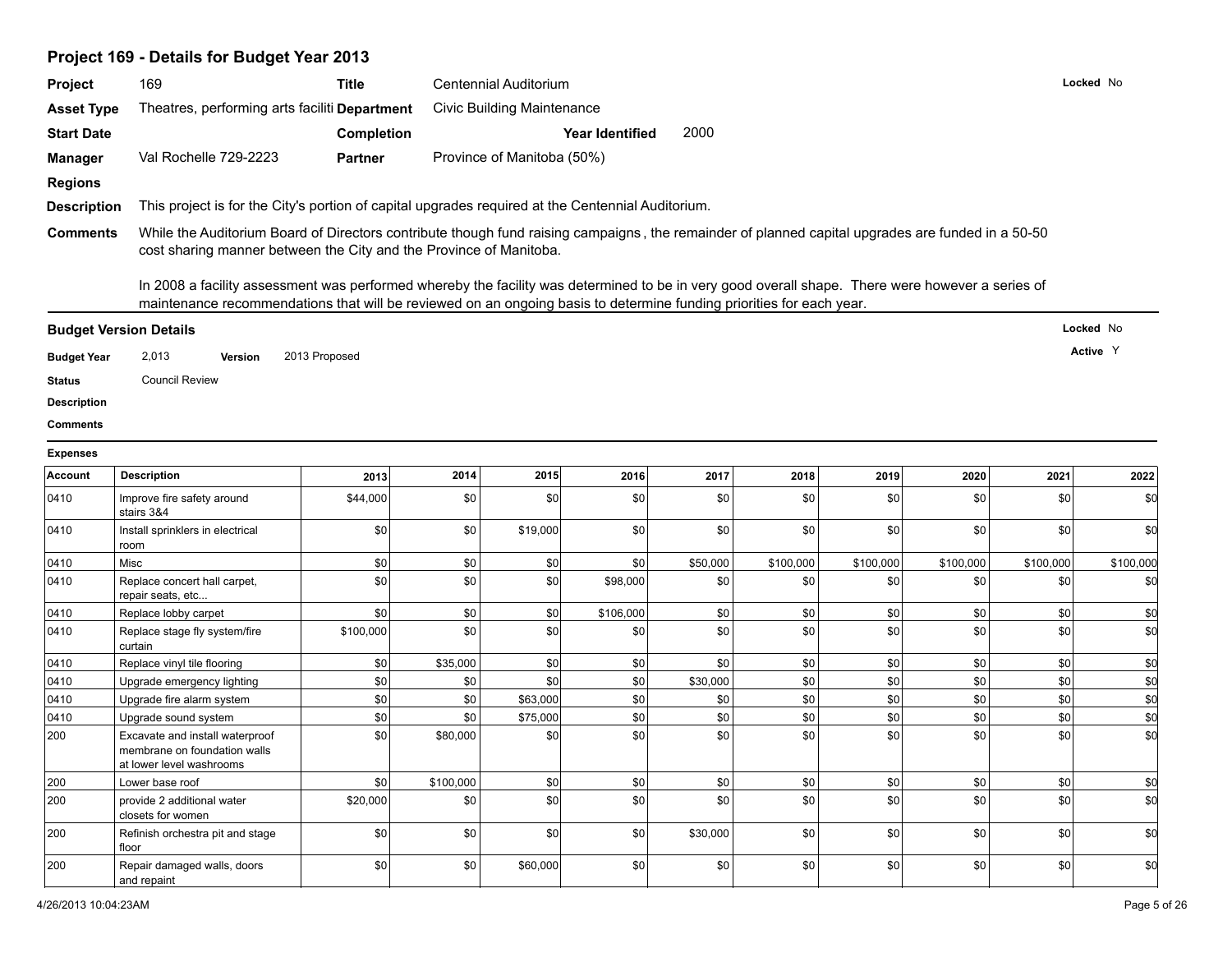| 200             | Replace plaza paving pads @<br>NW corner | \$20,000  | \$0       | \$0       | \$0       | \$0       | \$0       | \$0       | \$0              | \$0       | \$0       |
|-----------------|------------------------------------------|-----------|-----------|-----------|-----------|-----------|-----------|-----------|------------------|-----------|-----------|
| 200             | Stage Tower Roof Replacement             | \$0       | \$0       | \$0       | \$0       | \$60,000  | \$0       | \$0       | \$0              | \$0       |           |
|                 | <b>Total Expenses</b>                    | \$184,000 | \$215,000 | \$217,000 | \$204,000 | \$170,000 | \$100,000 | \$100,000 | \$100,000        | \$100,000 | \$100,000 |
|                 |                                          |           |           |           |           |           |           |           |                  |           |           |
| <b>Revenues</b> |                                          |           |           |           |           |           |           |           |                  |           |           |
| Account         | <b>Description</b>                       | 2013      | 2014      | 2015      | 2016      | 2017      | 2018      | 2019      | 2020             | 2021      | 2022      |
| 0995            | <b>Federal Funding</b>                   | \$0       | \$0       | \$0       | \$0       | \$0       | \$0       | \$0       | \$0 <sub>1</sub> | \$0       |           |
| 0996            | <b>Provincial Funding</b>                | \$92,000  | \$107,500 | \$108,500 | \$102,000 | \$85,000  | \$50,000  | \$50,000  | \$50,000         | \$50,000  | \$50,000  |
| 13.1524         | Centennial Auditorium Reserve            | \$92,000  | \$107,500 | \$108,500 | \$102,000 | \$85,000  | \$50,000  | \$50,000  | \$50,000         | \$50,000  | \$50,000  |

#### **Ranks**

**Description Value Comment**

### **Operating Budget Impact**

| <b>Effective Date</b> |  |
|-----------------------|--|

**Account ETE Impact Amount FTE Impact** 

### **Related Projects**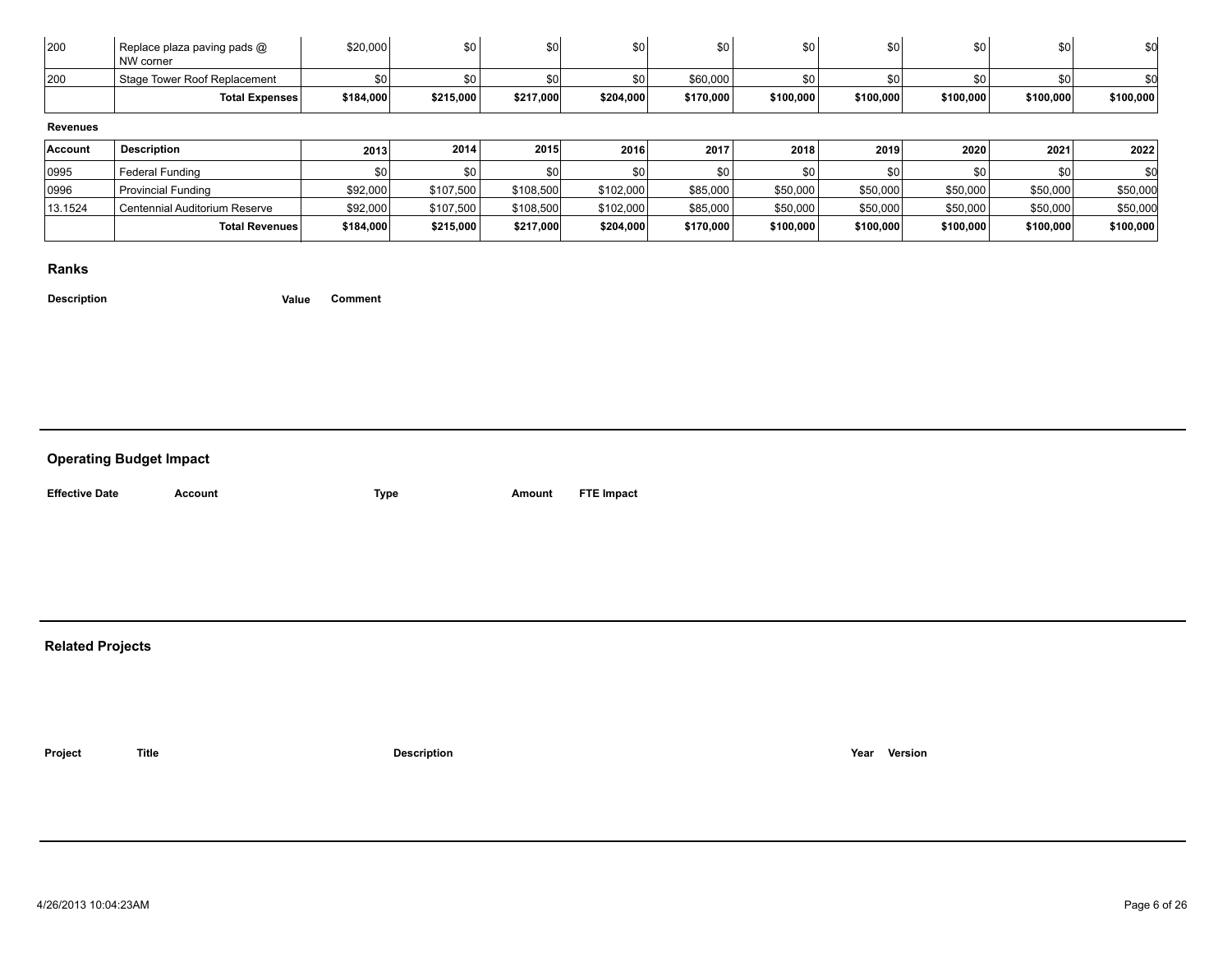# **Project 290 - Details for Budget Year 2013**

| Project            | 290                                                                                                                                                                                                                                                                                                                                             | <b>Title</b>      | City Hall |                                   |                        |      |      |      |      |      | Locked No |
|--------------------|-------------------------------------------------------------------------------------------------------------------------------------------------------------------------------------------------------------------------------------------------------------------------------------------------------------------------------------------------|-------------------|-----------|-----------------------------------|------------------------|------|------|------|------|------|-----------|
| <b>Asset Type</b>  | Office and municipal administral Department                                                                                                                                                                                                                                                                                                     |                   |           | <b>Civic Building Maintenance</b> |                        |      |      |      |      |      |           |
| <b>Start Date</b>  |                                                                                                                                                                                                                                                                                                                                                 | <b>Completion</b> |           |                                   | <b>Year Identified</b> | 2000 |      |      |      |      |           |
| Manager            | lan Broome 729-2292                                                                                                                                                                                                                                                                                                                             | <b>Partner</b>    |           |                                   |                        |      |      |      |      |      |           |
| <b>Regions</b>     |                                                                                                                                                                                                                                                                                                                                                 |                   |           |                                   |                        |      |      |      |      |      |           |
| <b>Description</b> | This project is for capital upgrades associated with the Civic Administration Building at 410 - 9th Street.                                                                                                                                                                                                                                     |                   |           |                                   |                        |      |      |      |      |      |           |
| <b>Comments</b>    | The Civic Administration Building was built in 1970. It is a concrete and hollow block constructed building with 2 upper and 1 lower levels and is                                                                                                                                                                                              |                   |           |                                   |                        |      |      |      |      |      |           |
|                    | primarily made up of office space. Total size is 3,867 square meters. The building continues to be in excellent condition and should have a quite long<br>life span. General considerations for this building include roof maintenance, interior maintenance, carpet replacement, elevator upkeep, boiler and<br>HVAC maintenance and upgrades. |                   |           |                                   |                        |      |      |      |      |      |           |
|                    | <b>Budget Version Details</b>                                                                                                                                                                                                                                                                                                                   |                   |           |                                   |                        |      |      |      |      |      | Locked No |
| <b>Budget Year</b> | 2,013<br>Version                                                                                                                                                                                                                                                                                                                                | 2013 Proposed     |           |                                   |                        |      |      |      |      |      | Active Y  |
| <b>Status</b>      | <b>Council Review</b>                                                                                                                                                                                                                                                                                                                           |                   |           |                                   |                        |      |      |      |      |      |           |
| <b>Description</b> |                                                                                                                                                                                                                                                                                                                                                 |                   |           |                                   |                        |      |      |      |      |      |           |
| <b>Comments</b>    |                                                                                                                                                                                                                                                                                                                                                 |                   |           |                                   |                        |      |      |      |      |      |           |
| <b>Expenses</b>    |                                                                                                                                                                                                                                                                                                                                                 |                   |           |                                   |                        |      |      |      |      |      |           |
| <b>Account</b>     | <b>Description</b>                                                                                                                                                                                                                                                                                                                              | 2013              | 2014      | 2015                              | 2016                   | 2017 | 2018 | 2019 | 2020 | 2021 | 2022      |
| 0410               | asphalt aluminum roof coating.                                                                                                                                                                                                                                                                                                                  | \$0               | \$0       | \$0                               | \$0                    | \$0  | \$0  | \$0  | \$0  | \$0  | \$0       |
| 0410               | Boilers (3) early 1980's                                                                                                                                                                                                                                                                                                                        | \$0               | \$0       | \$0                               | \$0                    | \$0  | \$0  | \$0  | \$0  | \$0  | \$d       |
| 0410               | carpet 1200 sq.yds.x \$60.00 /<br>sq.yd.= \$72,000 (Council<br>Chambers & Clerks/Mayors<br>area)                                                                                                                                                                                                                                                | \$0               | \$0       | \$0                               | \$72,000               | \$0  | \$0  | \$0  | \$0  | \$0  | \$0       |
| 0410               | elevator control system                                                                                                                                                                                                                                                                                                                         | \$90,000          | \$0       | \$0                               | \$0                    | \$0  | \$0  | \$0  | \$0  | \$0  | \$0       |
| 0410               | emergency gen set                                                                                                                                                                                                                                                                                                                               | \$0               | \$0       | \$0                               | \$0                    | \$0  | \$0  | \$0  | \$0  | \$0  | \$d       |
| 0410               | mechanical air dampers                                                                                                                                                                                                                                                                                                                          | \$0               | \$0       | \$0                               | \$0                    | \$0  | \$0  | \$0  | \$0  | \$0  | \$d       |
| 0410               | Refrigeration Plant (1982)                                                                                                                                                                                                                                                                                                                      | \$0               | \$0       | \$0                               | \$150,000              | \$0  | \$0  | \$0  | \$0  | \$0  | \$d       |
| 0410               | wall caulking                                                                                                                                                                                                                                                                                                                                   | \$0               | \$0       | 30                                | \$0                    | \$0  | \$0  | \$0  | \$0  | \$0  | \$d       |
| 200                | carpet clerks & council<br>(\$5@3000 sq ft)                                                                                                                                                                                                                                                                                                     | \$0               | \$0       | 30                                | \$0                    | \$0  | \$0  | \$0  | \$0  | \$0  | \$d       |
| 200                | Sprinklers                                                                                                                                                                                                                                                                                                                                      | \$0               | \$0       | \$0                               | \$0                    | \$0  | \$0  | \$0  | \$0  | \$0  | \$d       |
| 200                | Treasury renovations - redesign<br>and replacement of front<br>customer service counter.                                                                                                                                                                                                                                                        | \$0               | \$15,000  | 30                                | \$0                    | \$0  | \$0  | \$0  | \$0  | \$0  | \$d       |
|                    | <b>Total Expenses</b>                                                                                                                                                                                                                                                                                                                           | \$90,000          | \$15,000  | \$0                               | \$222,000              | \$0  | \$0  | \$0  | \$0  | \$0  | \$0       |
| Revenues           |                                                                                                                                                                                                                                                                                                                                                 |                   |           |                                   |                        |      |      |      |      |      |           |
| <b>Account</b>     | <b>Description</b>                                                                                                                                                                                                                                                                                                                              | 2013              | 2014      | 2015                              | 2016                   | 2017 | 2018 | 2019 | 2020 | 2021 | 2022      |
| 13.1536            | Municipal Building Maintenance<br>Reserve                                                                                                                                                                                                                                                                                                       | \$90,000          | \$15,000  | \$0                               | \$222,000              | \$0  | \$0  | \$0  | \$0  | \$0  | \$d       |
|                    | <b>Total Revenues</b>                                                                                                                                                                                                                                                                                                                           | \$90,000          | \$15,000  | \$0                               | \$222,000              | \$0  | \$0  | \$0  | \$0  | \$0  | sol       |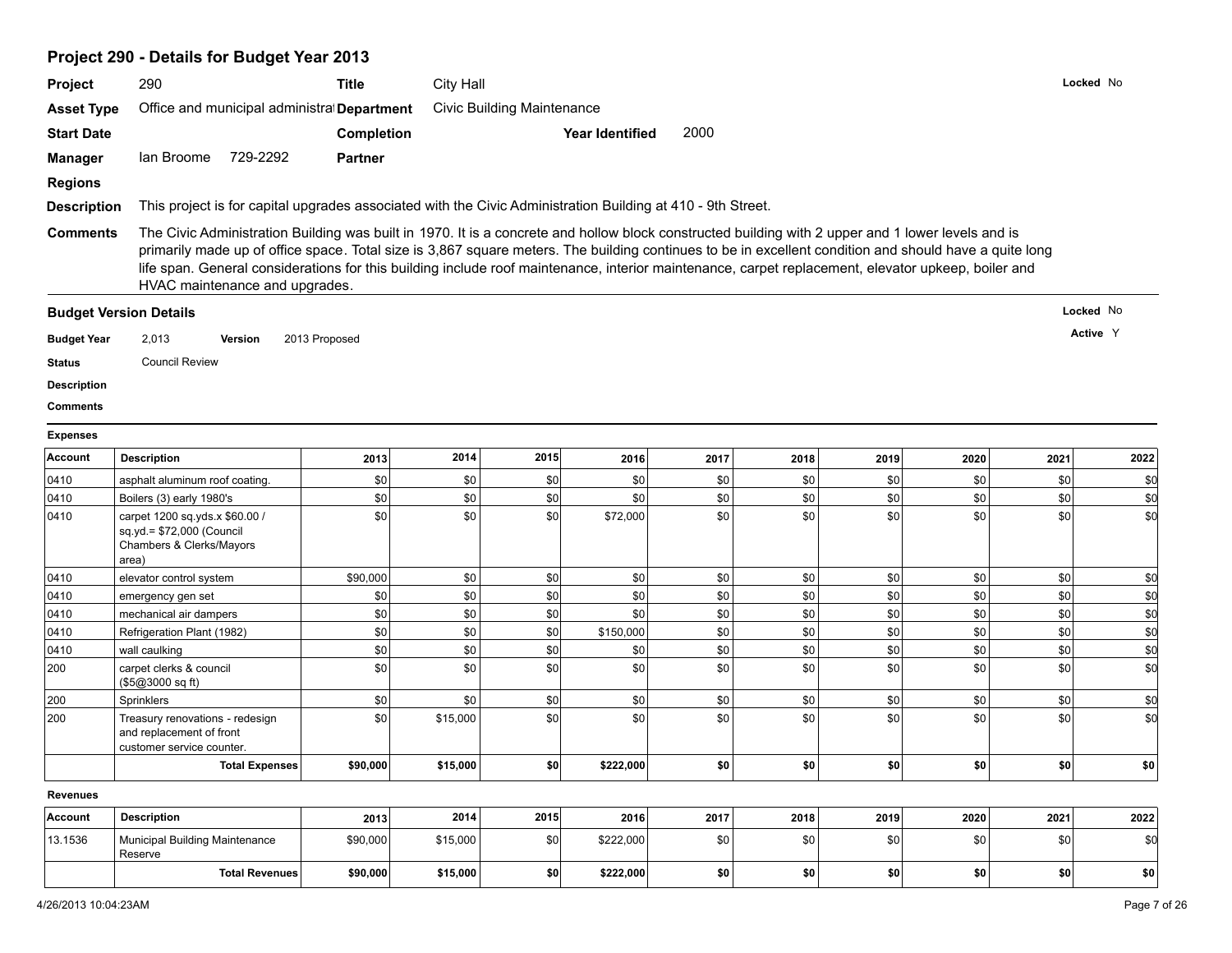| <b>Operating Budget Impact</b> |              |             |        |                   |      |         |  |  |  |  |
|--------------------------------|--------------|-------------|--------|-------------------|------|---------|--|--|--|--|
| <b>Effective Date</b>          | Account      | <b>Type</b> | Amount | <b>FTE Impact</b> |      |         |  |  |  |  |
|                                |              |             |        |                   |      |         |  |  |  |  |
|                                |              |             |        |                   |      |         |  |  |  |  |
| <b>Related Projects</b>        |              |             |        |                   |      |         |  |  |  |  |
|                                |              |             |        |                   |      |         |  |  |  |  |
|                                |              |             |        |                   |      |         |  |  |  |  |
| Project                        | <b>Title</b> | Description |        |                   | Year | Version |  |  |  |  |
|                                |              |             |        |                   |      |         |  |  |  |  |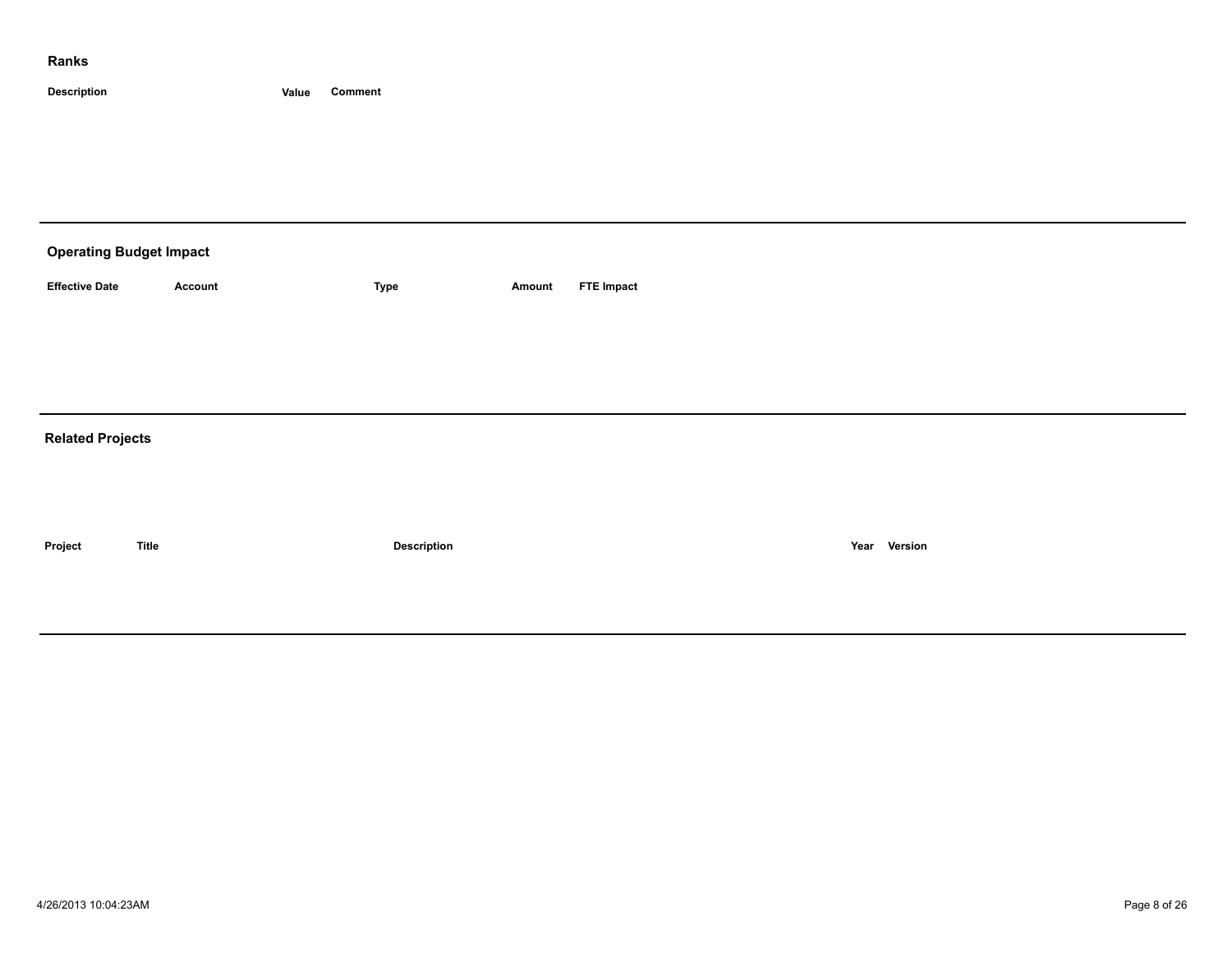# **Project 291 - Details for Budget Year 2013**

|                                       | 291                                                                                                                                                                                                                                                                                                                                 | <b>Title</b>   | <b>Civic Services Complex</b> |                                   |                        |                  |            |            |            |            | Locked No  |  |
|---------------------------------------|-------------------------------------------------------------------------------------------------------------------------------------------------------------------------------------------------------------------------------------------------------------------------------------------------------------------------------------|----------------|-------------------------------|-----------------------------------|------------------------|------------------|------------|------------|------------|------------|------------|--|
| <b>Asset Type</b>                     | Office and municipal administral Department                                                                                                                                                                                                                                                                                         |                |                               | <b>Civic Building Maintenance</b> |                        |                  |            |            |            |            |            |  |
| <b>Start Date</b>                     |                                                                                                                                                                                                                                                                                                                                     | Completion     |                               |                                   | <b>Year Identified</b> | 2000             |            |            |            |            |            |  |
| Manager                               | 729-2292<br>lan Broome                                                                                                                                                                                                                                                                                                              | <b>Partner</b> |                               |                                   |                        |                  |            |            |            |            |            |  |
| <b>Regions</b>                        |                                                                                                                                                                                                                                                                                                                                     |                |                               |                                   |                        |                  |            |            |            |            |            |  |
| <b>Description</b>                    |                                                                                                                                                                                                                                                                                                                                     |                |                               |                                   |                        |                  |            |            |            |            |            |  |
|                                       | This project is for capital upgrades related to the Civic Services Complex located at 900 Richmond Avenue East.<br>The Civic Services Complex was built in 1987 and incorporates administrative space, the City garage, transit storage, stores area, trades shops, and                                                             |                |                               |                                   |                        |                  |            |            |            |            |            |  |
| <b>Comments</b>                       | an equipment wash bay. It is a single storey structure built of steel, metal cladding, and masonry block. It has a low pitch metal panel roofing system<br>and a total floor size of 4,378 square meters. The building continues to be in very good condition and its life expectancy should see it lasting until at<br>least 2060. |                |                               |                                   |                        |                  |            |            |            |            |            |  |
|                                       | <b>Budget Version Details</b>                                                                                                                                                                                                                                                                                                       |                |                               |                                   |                        |                  |            |            |            |            | Locked No  |  |
| <b>Budget Year</b>                    | 2,013<br>Version                                                                                                                                                                                                                                                                                                                    | 2013 Proposed  |                               |                                   |                        |                  |            |            |            |            | Active Y   |  |
| <b>Status</b>                         | <b>Council Review</b>                                                                                                                                                                                                                                                                                                               |                |                               |                                   |                        |                  |            |            |            |            |            |  |
|                                       |                                                                                                                                                                                                                                                                                                                                     |                |                               |                                   |                        |                  |            |            |            |            |            |  |
|                                       | An Engineering Consultant was retained to oversee the removal of the underground storage tanks<br>(UST's) for the existing fuel storage and dispensing facility at the Civic Services Complex, as well as                                                                                                                           |                |                               |                                   |                        |                  |            |            |            |            |            |  |
| <b>Description</b><br><b>Comments</b> | provide mechanical / electrical specifications for a new aboveground storage tank (AST) fuel<br>dispensing facility. This is required at this time as the current UST's are leaking fuel and remediation<br>efforts are required to comply with MB Conservation regulations.                                                        |                |                               |                                   |                        |                  |            |            |            |            |            |  |
| <b>Expenses</b>                       |                                                                                                                                                                                                                                                                                                                                     |                |                               |                                   |                        |                  |            |            |            |            |            |  |
| Account                               | <b>Description</b>                                                                                                                                                                                                                                                                                                                  | 2013           | 2014                          | 2015                              | 2016                   | 2017             | 2018       | 2019       | 2020       | 2021       | 2022       |  |
| 0410                                  | boiler replacement                                                                                                                                                                                                                                                                                                                  | \$0            | \$95,000                      | \$0                               | \$0                    | \$0              | \$0        | \$0        | \$0        | \$0        | \$d        |  |
| 0410<br>0410                          | DDC direct digital control<br>overhead doors                                                                                                                                                                                                                                                                                        | \$0<br>\$0     | \$0<br>\$0                    | \$0 <br>$ $ so                    | \$0<br>\$50,000        | \$105,000<br>\$0 | \$0<br>\$0 | \$0<br>\$0 | \$0<br>\$0 | \$0<br>\$0 | \$d<br>\$d |  |
| 200                                   | Fuel tank remediation                                                                                                                                                                                                                                                                                                               | \$0            | \$0                           | \$100,000                         | \$0                    | \$0              | \$0        | \$0        | \$0        | \$0        | \$d        |  |
| 200                                   | Fuel tank replacement                                                                                                                                                                                                                                                                                                               | \$350,000      | \$0                           | 30                                | \$0                    | \$0              | \$0        | \$0        | \$0        | \$0        | \$d        |  |
| 200                                   | Washbay engineered drawings                                                                                                                                                                                                                                                                                                         | \$0            | \$0                           | $ $ so                            | \$0                    | $s$ <sub>0</sub> | \$0        | \$0        | \$0        | \$0        | \$d        |  |
|                                       | <b>Total Expenses</b>                                                                                                                                                                                                                                                                                                               | \$350,000      | \$95,000                      | \$100,000                         | \$50,000               | \$105,000        | \$0        | \$0        | \$0        | \$0        | \$0        |  |
| <b>Revenues</b>                       |                                                                                                                                                                                                                                                                                                                                     |                |                               |                                   |                        |                  |            |            |            |            |            |  |
| Account                               | <b>Description</b>                                                                                                                                                                                                                                                                                                                  | 2013           | 2014                          | 2015                              | 2016                   | 2017             | 2018       | 2019       | 2020       | 2021       | 2022       |  |
| 13.1533                               | <b>Civic Services Complex</b><br>Reserve                                                                                                                                                                                                                                                                                            | \$350,000      | \$95,000                      | \$100,000                         | \$50,000               | \$105,000        | \$0        | \$0        | \$0        | \$0        | \$0        |  |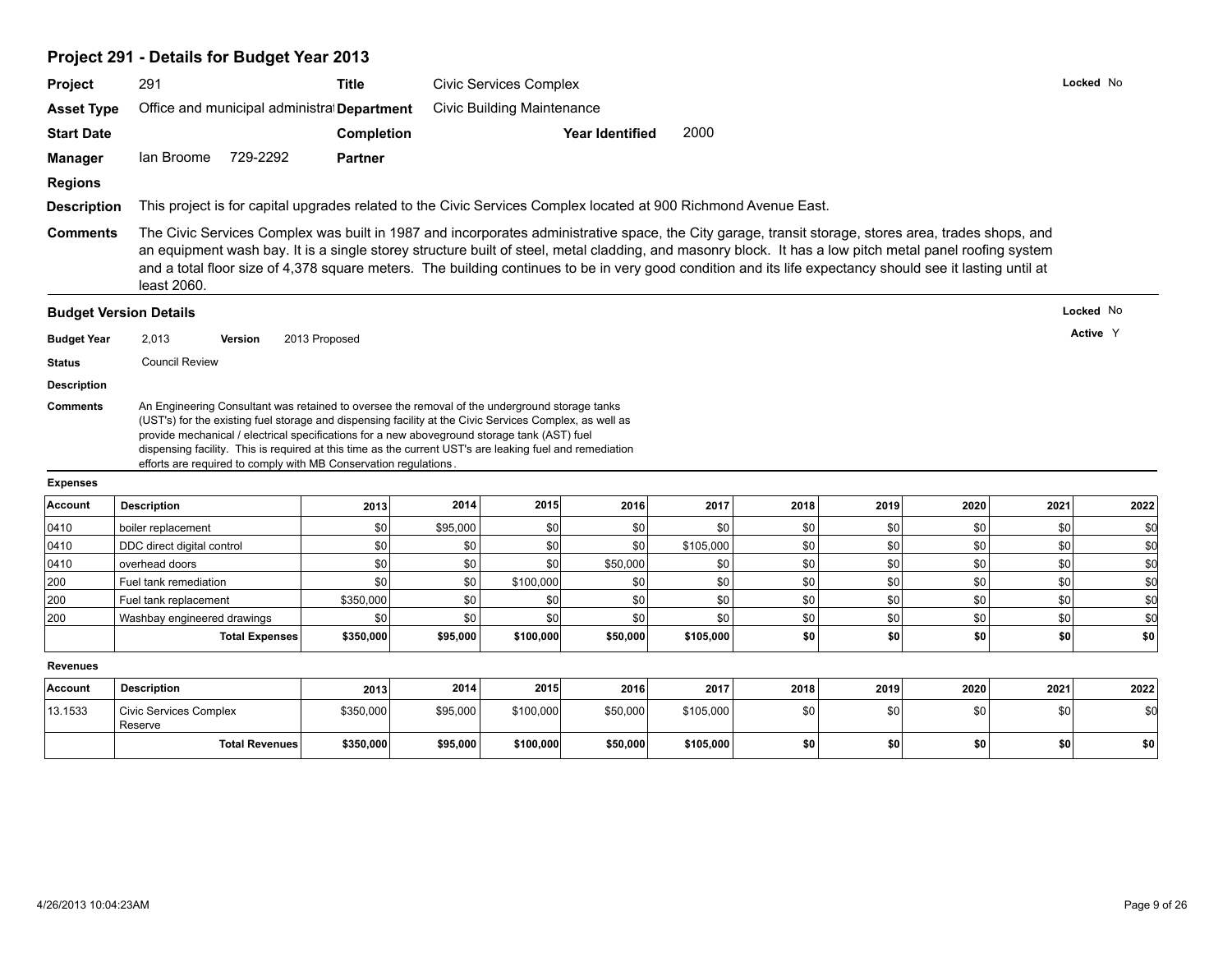| <b>Operating Budget Impact</b> |                |             |        |                   |  |  |  |  |  |  |
|--------------------------------|----------------|-------------|--------|-------------------|--|--|--|--|--|--|
| <b>Effective Date</b>          | <b>Account</b> | Type        | Amount | <b>FTE Impact</b> |  |  |  |  |  |  |
|                                |                |             |        |                   |  |  |  |  |  |  |
|                                |                |             |        |                   |  |  |  |  |  |  |
|                                |                |             |        |                   |  |  |  |  |  |  |
| <b>Related Projects</b>        |                |             |        |                   |  |  |  |  |  |  |
|                                |                |             |        |                   |  |  |  |  |  |  |
|                                |                |             |        |                   |  |  |  |  |  |  |
| Project                        | <b>Title</b>   | Description |        | Year Version      |  |  |  |  |  |  |
|                                |                |             |        |                   |  |  |  |  |  |  |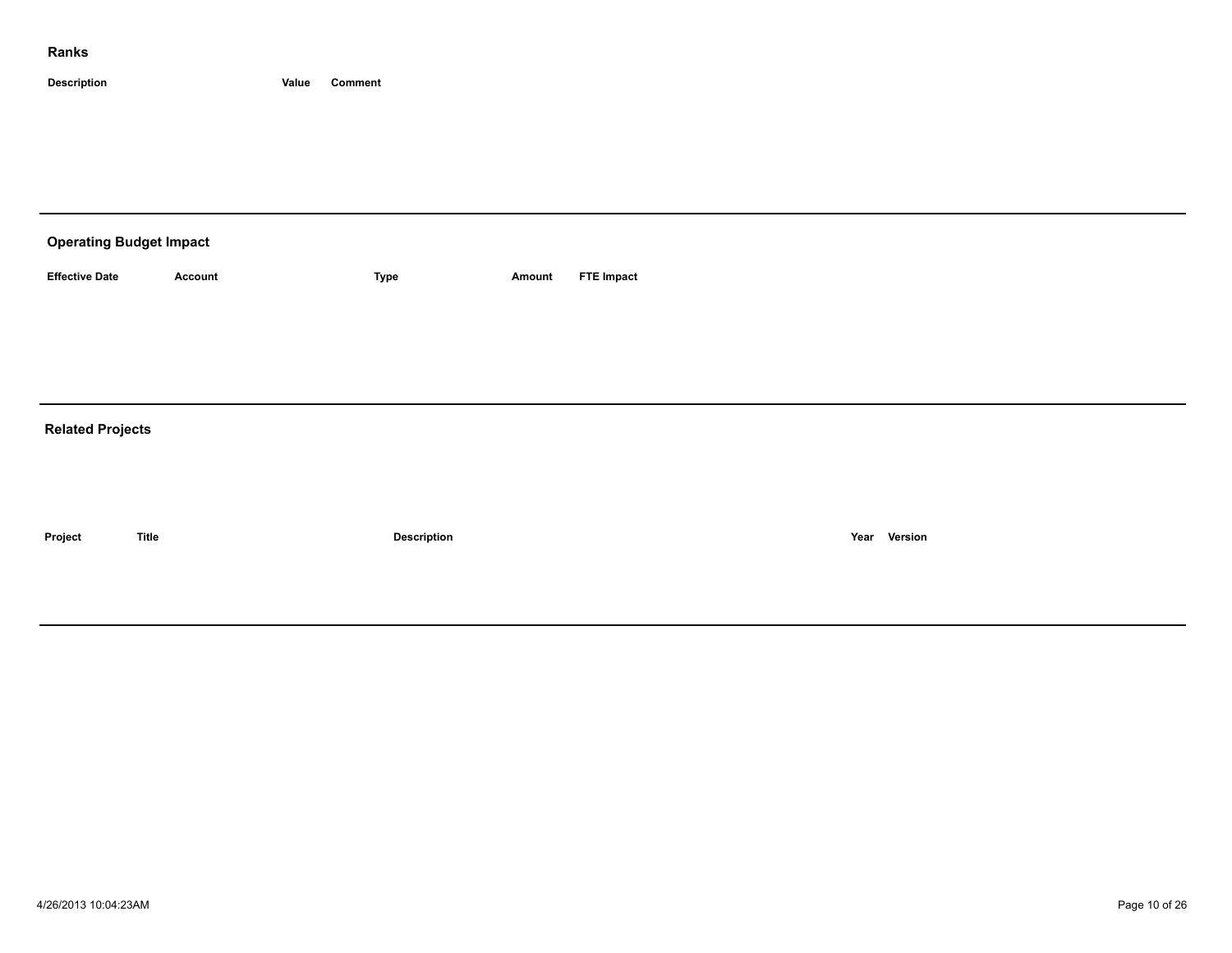# **Project 458 - Details for Budget Year 2013**

| Locked No<br>458<br>Title<br>Library/Arts Building<br><b>Civic Building Maintenance</b><br>Libraries<br><b>Asset Type</b><br><b>Department</b><br>2008<br>Completion<br>Year Identified<br>729-2292<br><b>Partner</b><br><b>Manager</b><br>lan Broome<br><b>Regions</b><br>This project is for capital upgrades required for the Library / Art Gallery of SW Manitoba located at the corner of 7th and Rosser.<br><b>Description</b><br>The former Eaton's Store was built in the early 1900's and now houses the Regional Library on the main floor as well as the Art Gallery of<br><b>Comments</b><br>Southwestern Manitoba on the second floor. The two storey wood and stucco building has approximately 2,700 sq. meters for each level. It was<br>partially renovated in 2001. Renovations included upgraded mechanical and electrical systems, new roof, and redecoration. The foundation is of<br>concrete and is marginal. The building's life span should see it lasting until at least 2030.<br>The library Arts building was fully renovated in 2000, including a new roof, electrical / plumbing systems, elevator, and HVAC. These systems should<br>not require any major repairs / replacement for at least another 15 years.<br>Locked No<br><b>Budget Version Details</b><br>Active Y<br><b>Budget Year</b><br>2,013<br>2013 Proposed<br><b>Version</b><br><b>Council Review</b><br><b>Status</b><br>2014<br>2015<br><b>Description</b><br>2016<br>2017<br>2018<br>2019<br>2020<br>2021<br>2013<br>\$0<br>\$0<br>\$0<br>\$0<br>\$0<br>\$75,000<br>\$0<br>\$0<br>\$0<br>Carpet<br>\$0<br><b>Electrical Plumbing Upgrade</b><br>\$0<br>\$0<br>\$0<br>\$0<br>\$0<br>\$0<br>\$0<br>\$0<br>\$0<br>\$0<br>\$0<br>\$0<br>\$0<br>\$0<br>\$0<br>\$0<br>\$0<br>Elevator<br>\$0<br>\$20,000<br>\$0<br>\$0<br>\$0<br>\$0<br>\$0<br><b>Exterior Painting</b><br>\$0<br>\$0<br>\$0<br>\$0<br>\$0<br>\$0<br>\$0<br>\$0<br>\$0<br>\$0<br>\$20,000<br>Flooring<br>\$0<br>\$0<br>\$0<br>\$0<br>\$0<br>\$0<br>\$0<br><b>HVAC</b><br>\$0<br>\$0<br>\$0<br>\$0<br>\$0<br>\$0<br>\$0<br>\$0<br>\$0<br>\$0<br>\$0<br>\$d<br>Roof<br>$ $ so<br>\$0<br>\$0<br>\$0<br>\$0<br>\$0 <br><b>Total Expenses</b><br>\$40,000<br>\$0 <br>\$75,000<br>\$0<br>2014<br>2015<br><b>Description</b><br>2016<br>2017<br>2019<br>2022<br>2018<br>2020<br>2021<br>2013<br>\$0<br>Library Arts Building Reserve<br>\$0<br>\$40,000<br>\$0<br>\$0<br>\$75,000<br>\$0<br>\$0<br>\$0<br>\$d<br>\$0 <br>\$0<br>\$0<br>\$0<br>\$0<br>\$0<br>\$0<br>\$0<br><b>Total Revenues</b><br>\$40,000<br>\$75,000 | <b>Project</b>     |  |  |  |  |  |      |
|-----------------------------------------------------------------------------------------------------------------------------------------------------------------------------------------------------------------------------------------------------------------------------------------------------------------------------------------------------------------------------------------------------------------------------------------------------------------------------------------------------------------------------------------------------------------------------------------------------------------------------------------------------------------------------------------------------------------------------------------------------------------------------------------------------------------------------------------------------------------------------------------------------------------------------------------------------------------------------------------------------------------------------------------------------------------------------------------------------------------------------------------------------------------------------------------------------------------------------------------------------------------------------------------------------------------------------------------------------------------------------------------------------------------------------------------------------------------------------------------------------------------------------------------------------------------------------------------------------------------------------------------------------------------------------------------------------------------------------------------------------------------------------------------------------------------------------------------------------------------------------------------------------------------------------------------------------------------------------------------------------------------------------------------------------------------------------------------------------------------------------------------------------------------------------------------------------------------------------------------------------------------------------------------------------------------------------------------------------------------------------------------------------------------------------------------------------------------------------------------------------------------------------------------------------------------------------|--------------------|--|--|--|--|--|------|
|                                                                                                                                                                                                                                                                                                                                                                                                                                                                                                                                                                                                                                                                                                                                                                                                                                                                                                                                                                                                                                                                                                                                                                                                                                                                                                                                                                                                                                                                                                                                                                                                                                                                                                                                                                                                                                                                                                                                                                                                                                                                                                                                                                                                                                                                                                                                                                                                                                                                                                                                                                             |                    |  |  |  |  |  |      |
|                                                                                                                                                                                                                                                                                                                                                                                                                                                                                                                                                                                                                                                                                                                                                                                                                                                                                                                                                                                                                                                                                                                                                                                                                                                                                                                                                                                                                                                                                                                                                                                                                                                                                                                                                                                                                                                                                                                                                                                                                                                                                                                                                                                                                                                                                                                                                                                                                                                                                                                                                                             |                    |  |  |  |  |  |      |
|                                                                                                                                                                                                                                                                                                                                                                                                                                                                                                                                                                                                                                                                                                                                                                                                                                                                                                                                                                                                                                                                                                                                                                                                                                                                                                                                                                                                                                                                                                                                                                                                                                                                                                                                                                                                                                                                                                                                                                                                                                                                                                                                                                                                                                                                                                                                                                                                                                                                                                                                                                             | <b>Start Date</b>  |  |  |  |  |  |      |
|                                                                                                                                                                                                                                                                                                                                                                                                                                                                                                                                                                                                                                                                                                                                                                                                                                                                                                                                                                                                                                                                                                                                                                                                                                                                                                                                                                                                                                                                                                                                                                                                                                                                                                                                                                                                                                                                                                                                                                                                                                                                                                                                                                                                                                                                                                                                                                                                                                                                                                                                                                             |                    |  |  |  |  |  |      |
|                                                                                                                                                                                                                                                                                                                                                                                                                                                                                                                                                                                                                                                                                                                                                                                                                                                                                                                                                                                                                                                                                                                                                                                                                                                                                                                                                                                                                                                                                                                                                                                                                                                                                                                                                                                                                                                                                                                                                                                                                                                                                                                                                                                                                                                                                                                                                                                                                                                                                                                                                                             |                    |  |  |  |  |  |      |
|                                                                                                                                                                                                                                                                                                                                                                                                                                                                                                                                                                                                                                                                                                                                                                                                                                                                                                                                                                                                                                                                                                                                                                                                                                                                                                                                                                                                                                                                                                                                                                                                                                                                                                                                                                                                                                                                                                                                                                                                                                                                                                                                                                                                                                                                                                                                                                                                                                                                                                                                                                             |                    |  |  |  |  |  |      |
|                                                                                                                                                                                                                                                                                                                                                                                                                                                                                                                                                                                                                                                                                                                                                                                                                                                                                                                                                                                                                                                                                                                                                                                                                                                                                                                                                                                                                                                                                                                                                                                                                                                                                                                                                                                                                                                                                                                                                                                                                                                                                                                                                                                                                                                                                                                                                                                                                                                                                                                                                                             |                    |  |  |  |  |  |      |
|                                                                                                                                                                                                                                                                                                                                                                                                                                                                                                                                                                                                                                                                                                                                                                                                                                                                                                                                                                                                                                                                                                                                                                                                                                                                                                                                                                                                                                                                                                                                                                                                                                                                                                                                                                                                                                                                                                                                                                                                                                                                                                                                                                                                                                                                                                                                                                                                                                                                                                                                                                             |                    |  |  |  |  |  |      |
|                                                                                                                                                                                                                                                                                                                                                                                                                                                                                                                                                                                                                                                                                                                                                                                                                                                                                                                                                                                                                                                                                                                                                                                                                                                                                                                                                                                                                                                                                                                                                                                                                                                                                                                                                                                                                                                                                                                                                                                                                                                                                                                                                                                                                                                                                                                                                                                                                                                                                                                                                                             |                    |  |  |  |  |  |      |
|                                                                                                                                                                                                                                                                                                                                                                                                                                                                                                                                                                                                                                                                                                                                                                                                                                                                                                                                                                                                                                                                                                                                                                                                                                                                                                                                                                                                                                                                                                                                                                                                                                                                                                                                                                                                                                                                                                                                                                                                                                                                                                                                                                                                                                                                                                                                                                                                                                                                                                                                                                             |                    |  |  |  |  |  |      |
|                                                                                                                                                                                                                                                                                                                                                                                                                                                                                                                                                                                                                                                                                                                                                                                                                                                                                                                                                                                                                                                                                                                                                                                                                                                                                                                                                                                                                                                                                                                                                                                                                                                                                                                                                                                                                                                                                                                                                                                                                                                                                                                                                                                                                                                                                                                                                                                                                                                                                                                                                                             |                    |  |  |  |  |  |      |
|                                                                                                                                                                                                                                                                                                                                                                                                                                                                                                                                                                                                                                                                                                                                                                                                                                                                                                                                                                                                                                                                                                                                                                                                                                                                                                                                                                                                                                                                                                                                                                                                                                                                                                                                                                                                                                                                                                                                                                                                                                                                                                                                                                                                                                                                                                                                                                                                                                                                                                                                                                             |                    |  |  |  |  |  |      |
|                                                                                                                                                                                                                                                                                                                                                                                                                                                                                                                                                                                                                                                                                                                                                                                                                                                                                                                                                                                                                                                                                                                                                                                                                                                                                                                                                                                                                                                                                                                                                                                                                                                                                                                                                                                                                                                                                                                                                                                                                                                                                                                                                                                                                                                                                                                                                                                                                                                                                                                                                                             |                    |  |  |  |  |  |      |
|                                                                                                                                                                                                                                                                                                                                                                                                                                                                                                                                                                                                                                                                                                                                                                                                                                                                                                                                                                                                                                                                                                                                                                                                                                                                                                                                                                                                                                                                                                                                                                                                                                                                                                                                                                                                                                                                                                                                                                                                                                                                                                                                                                                                                                                                                                                                                                                                                                                                                                                                                                             | <b>Description</b> |  |  |  |  |  |      |
|                                                                                                                                                                                                                                                                                                                                                                                                                                                                                                                                                                                                                                                                                                                                                                                                                                                                                                                                                                                                                                                                                                                                                                                                                                                                                                                                                                                                                                                                                                                                                                                                                                                                                                                                                                                                                                                                                                                                                                                                                                                                                                                                                                                                                                                                                                                                                                                                                                                                                                                                                                             | <b>Comments</b>    |  |  |  |  |  |      |
|                                                                                                                                                                                                                                                                                                                                                                                                                                                                                                                                                                                                                                                                                                                                                                                                                                                                                                                                                                                                                                                                                                                                                                                                                                                                                                                                                                                                                                                                                                                                                                                                                                                                                                                                                                                                                                                                                                                                                                                                                                                                                                                                                                                                                                                                                                                                                                                                                                                                                                                                                                             | <b>Expenses</b>    |  |  |  |  |  |      |
|                                                                                                                                                                                                                                                                                                                                                                                                                                                                                                                                                                                                                                                                                                                                                                                                                                                                                                                                                                                                                                                                                                                                                                                                                                                                                                                                                                                                                                                                                                                                                                                                                                                                                                                                                                                                                                                                                                                                                                                                                                                                                                                                                                                                                                                                                                                                                                                                                                                                                                                                                                             | Account            |  |  |  |  |  | 2022 |
|                                                                                                                                                                                                                                                                                                                                                                                                                                                                                                                                                                                                                                                                                                                                                                                                                                                                                                                                                                                                                                                                                                                                                                                                                                                                                                                                                                                                                                                                                                                                                                                                                                                                                                                                                                                                                                                                                                                                                                                                                                                                                                                                                                                                                                                                                                                                                                                                                                                                                                                                                                             | 0410               |  |  |  |  |  | \$0  |
|                                                                                                                                                                                                                                                                                                                                                                                                                                                                                                                                                                                                                                                                                                                                                                                                                                                                                                                                                                                                                                                                                                                                                                                                                                                                                                                                                                                                                                                                                                                                                                                                                                                                                                                                                                                                                                                                                                                                                                                                                                                                                                                                                                                                                                                                                                                                                                                                                                                                                                                                                                             | 0410               |  |  |  |  |  | \$d  |
|                                                                                                                                                                                                                                                                                                                                                                                                                                                                                                                                                                                                                                                                                                                                                                                                                                                                                                                                                                                                                                                                                                                                                                                                                                                                                                                                                                                                                                                                                                                                                                                                                                                                                                                                                                                                                                                                                                                                                                                                                                                                                                                                                                                                                                                                                                                                                                                                                                                                                                                                                                             | 0410               |  |  |  |  |  | \$d  |
|                                                                                                                                                                                                                                                                                                                                                                                                                                                                                                                                                                                                                                                                                                                                                                                                                                                                                                                                                                                                                                                                                                                                                                                                                                                                                                                                                                                                                                                                                                                                                                                                                                                                                                                                                                                                                                                                                                                                                                                                                                                                                                                                                                                                                                                                                                                                                                                                                                                                                                                                                                             | 0410               |  |  |  |  |  | \$d  |
|                                                                                                                                                                                                                                                                                                                                                                                                                                                                                                                                                                                                                                                                                                                                                                                                                                                                                                                                                                                                                                                                                                                                                                                                                                                                                                                                                                                                                                                                                                                                                                                                                                                                                                                                                                                                                                                                                                                                                                                                                                                                                                                                                                                                                                                                                                                                                                                                                                                                                                                                                                             | 0410               |  |  |  |  |  | \$d  |
|                                                                                                                                                                                                                                                                                                                                                                                                                                                                                                                                                                                                                                                                                                                                                                                                                                                                                                                                                                                                                                                                                                                                                                                                                                                                                                                                                                                                                                                                                                                                                                                                                                                                                                                                                                                                                                                                                                                                                                                                                                                                                                                                                                                                                                                                                                                                                                                                                                                                                                                                                                             | 0410               |  |  |  |  |  | \$d  |
|                                                                                                                                                                                                                                                                                                                                                                                                                                                                                                                                                                                                                                                                                                                                                                                                                                                                                                                                                                                                                                                                                                                                                                                                                                                                                                                                                                                                                                                                                                                                                                                                                                                                                                                                                                                                                                                                                                                                                                                                                                                                                                                                                                                                                                                                                                                                                                                                                                                                                                                                                                             | 0410               |  |  |  |  |  |      |
|                                                                                                                                                                                                                                                                                                                                                                                                                                                                                                                                                                                                                                                                                                                                                                                                                                                                                                                                                                                                                                                                                                                                                                                                                                                                                                                                                                                                                                                                                                                                                                                                                                                                                                                                                                                                                                                                                                                                                                                                                                                                                                                                                                                                                                                                                                                                                                                                                                                                                                                                                                             |                    |  |  |  |  |  |      |
|                                                                                                                                                                                                                                                                                                                                                                                                                                                                                                                                                                                                                                                                                                                                                                                                                                                                                                                                                                                                                                                                                                                                                                                                                                                                                                                                                                                                                                                                                                                                                                                                                                                                                                                                                                                                                                                                                                                                                                                                                                                                                                                                                                                                                                                                                                                                                                                                                                                                                                                                                                             | <b>Revenues</b>    |  |  |  |  |  |      |
|                                                                                                                                                                                                                                                                                                                                                                                                                                                                                                                                                                                                                                                                                                                                                                                                                                                                                                                                                                                                                                                                                                                                                                                                                                                                                                                                                                                                                                                                                                                                                                                                                                                                                                                                                                                                                                                                                                                                                                                                                                                                                                                                                                                                                                                                                                                                                                                                                                                                                                                                                                             | Account            |  |  |  |  |  |      |
|                                                                                                                                                                                                                                                                                                                                                                                                                                                                                                                                                                                                                                                                                                                                                                                                                                                                                                                                                                                                                                                                                                                                                                                                                                                                                                                                                                                                                                                                                                                                                                                                                                                                                                                                                                                                                                                                                                                                                                                                                                                                                                                                                                                                                                                                                                                                                                                                                                                                                                                                                                             | 13.1526            |  |  |  |  |  |      |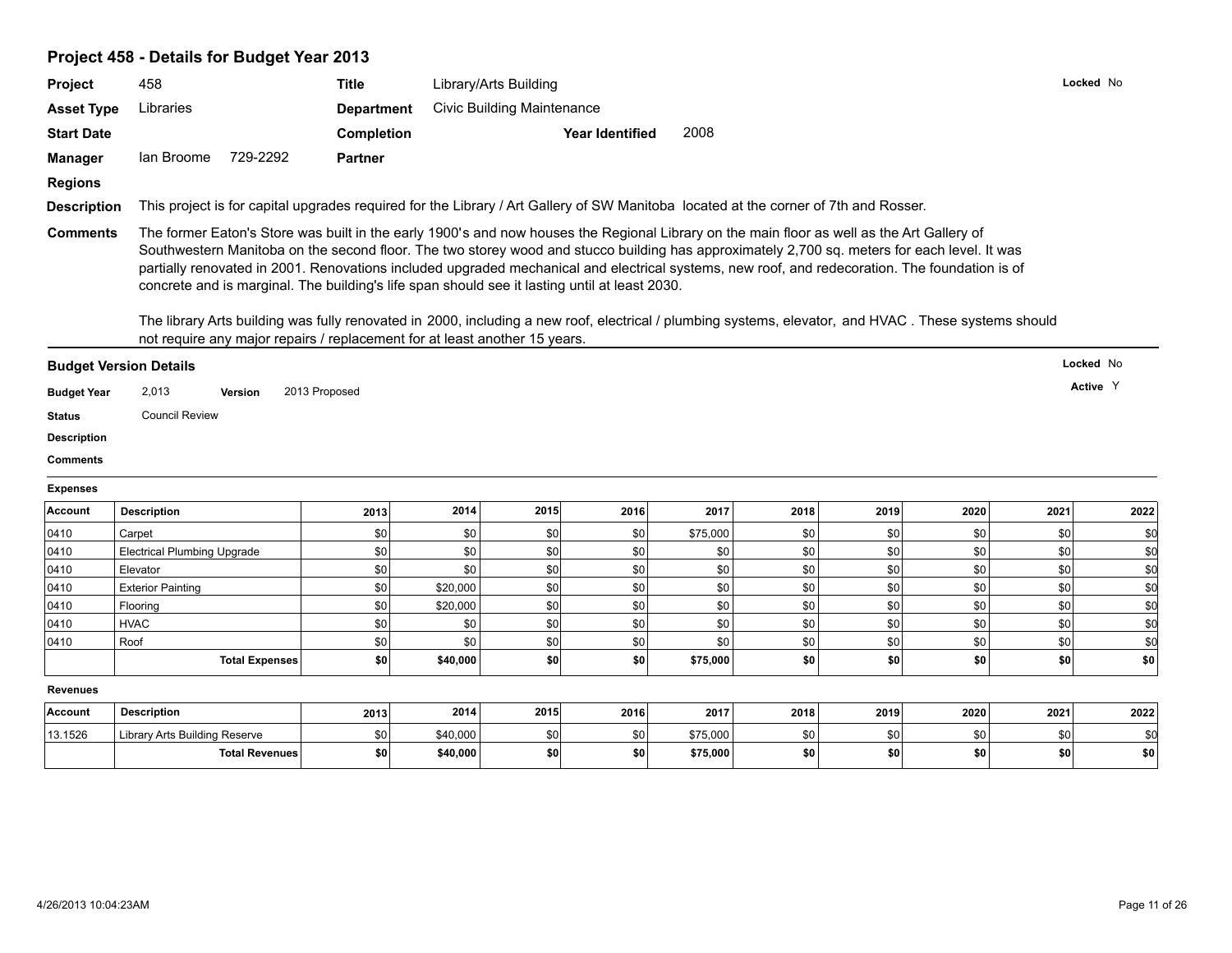| <b>Operating Budget Impact</b> |              |                    |        |                   |              |  |  |  |  |  |
|--------------------------------|--------------|--------------------|--------|-------------------|--------------|--|--|--|--|--|
| <b>Effective Date</b>          | Account      | Type               | Amount | <b>FTE Impact</b> |              |  |  |  |  |  |
|                                |              |                    |        |                   |              |  |  |  |  |  |
|                                |              |                    |        |                   |              |  |  |  |  |  |
|                                |              |                    |        |                   |              |  |  |  |  |  |
| <b>Related Projects</b>        |              |                    |        |                   |              |  |  |  |  |  |
|                                |              |                    |        |                   |              |  |  |  |  |  |
|                                |              |                    |        |                   |              |  |  |  |  |  |
| Project                        | <b>Title</b> | <b>Description</b> |        |                   | Year Version |  |  |  |  |  |
|                                |              |                    |        |                   |              |  |  |  |  |  |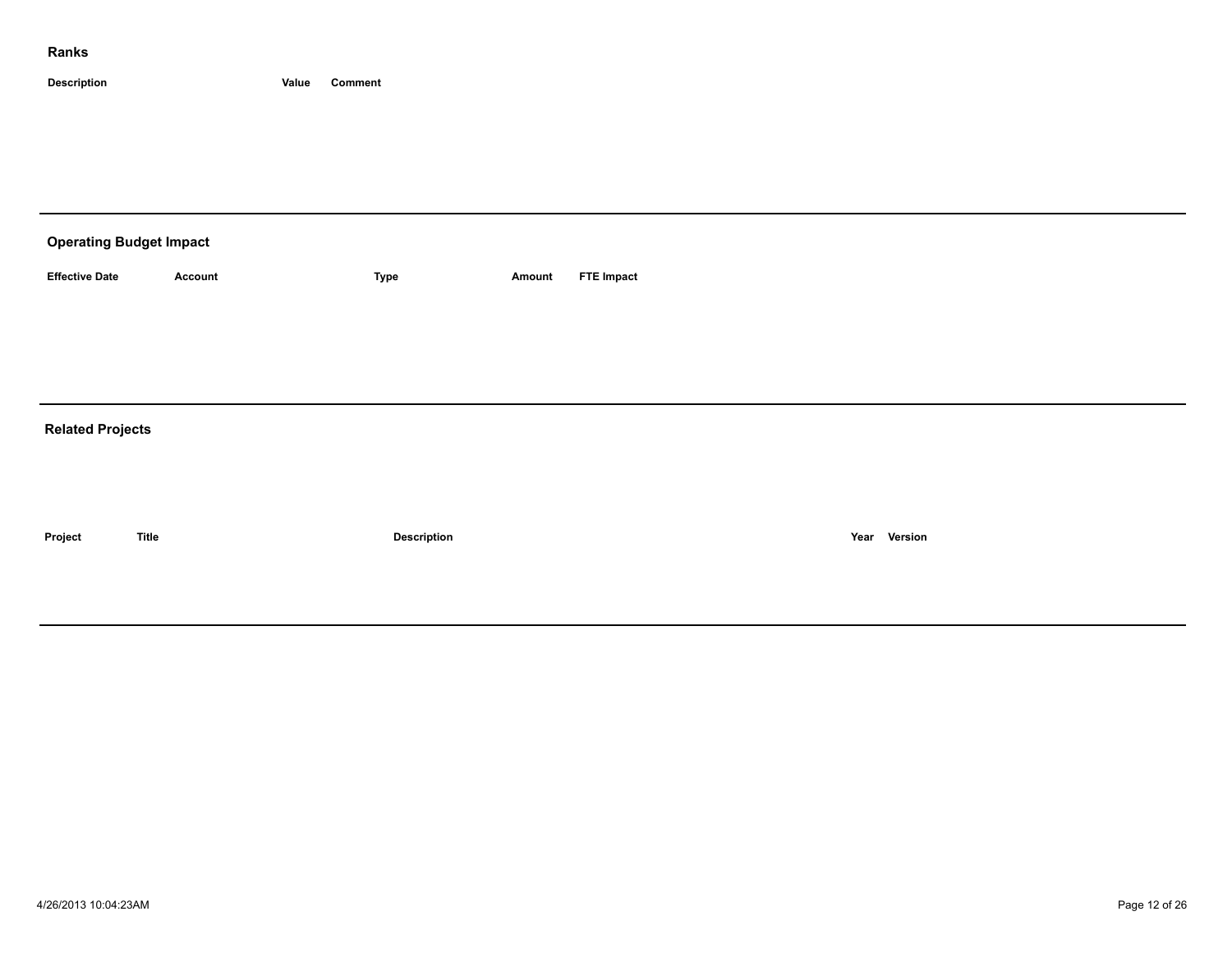|                    | Project 650 - Details for Budget Year 2013                                                               |                |      |                          |                        |      |      |      |          |      |           |
|--------------------|----------------------------------------------------------------------------------------------------------|----------------|------|--------------------------|------------------------|------|------|------|----------|------|-----------|
| Project            | 650                                                                                                      | Title          |      | Human Resources Upgrades |                        |      |      |      |          |      | Locked No |
| <b>Asset Type</b>  | Office machinery and equipmen Department                                                                 |                |      | <b>HUMAN RESOURCES</b>   |                        |      |      |      |          |      |           |
| <b>Start Date</b>  |                                                                                                          | Completion     |      |                          | <b>Year Identified</b> | 2005 |      |      |          |      |           |
| <b>Manager</b>     | Vicki Fifi 729-2164                                                                                      | <b>Partner</b> |      |                          |                        |      |      |      |          |      |           |
| <b>Regions</b>     |                                                                                                          |                |      |                          |                        |      |      |      |          |      |           |
| <b>Description</b> | This project funds equipment and software upgrades for the operations of the Human Resources department. |                |      |                          |                        |      |      |      |          |      |           |
| <b>Comments</b>    |                                                                                                          |                |      |                          |                        |      |      |      |          |      |           |
|                    |                                                                                                          |                |      |                          |                        |      |      |      |          |      | Locked No |
|                    | <b>Budget Version Details</b>                                                                            |                |      |                          |                        |      |      |      |          |      |           |
| <b>Budget Year</b> | 2,013<br>Version                                                                                         | 2013 Proposed  |      |                          |                        |      |      |      |          |      | Active Y  |
| <b>Status</b>      | <b>Council Review</b>                                                                                    |                |      |                          |                        |      |      |      |          |      |           |
| <b>Description</b> | 2013 will require the replacement of the existing printer/scanner.                                       |                |      |                          |                        |      |      |      |          |      |           |
| <b>Comments</b>    |                                                                                                          |                |      |                          |                        |      |      |      |          |      |           |
| <b>Expenses</b>    |                                                                                                          |                |      |                          |                        |      |      |      |          |      |           |
| Account            | <b>Description</b>                                                                                       | 2013           | 2014 | 2015                     | 2016                   | 2017 | 2018 | 2019 | 2020     | 2021 | 2022      |
| 0410               | printer/scanner                                                                                          | \$7,000        | \$0  | \$0                      | \$0                    | \$0  | \$0  | \$0  | \$10,000 | \$0  | \$0       |
|                    | <b>Total Expenses</b>                                                                                    | \$7,000        | \$0  | \$0                      | \$0                    | \$0  | \$0  | \$0  | \$10,000 | \$0  | \$0       |
| Revenues           |                                                                                                          |                |      |                          |                        |      |      |      |          |      |           |
| Account            | <b>Description</b>                                                                                       | 2013           | 2014 | 2015                     | 2016                   | 2017 | 2018 | 2019 | 2020     | 2021 | 2022      |
| 13.1506            | Office Equipment Reserve                                                                                 | \$7,000        | \$0  | \$0                      | \$0                    | \$0  | \$0  | \$0  | \$10,000 | \$0  | \$d       |

**Total Revenues \$7,000 \$0 \$0 \$0 \$0 \$0 \$0 \$10,000 \$0 \$0**

### **Ranks**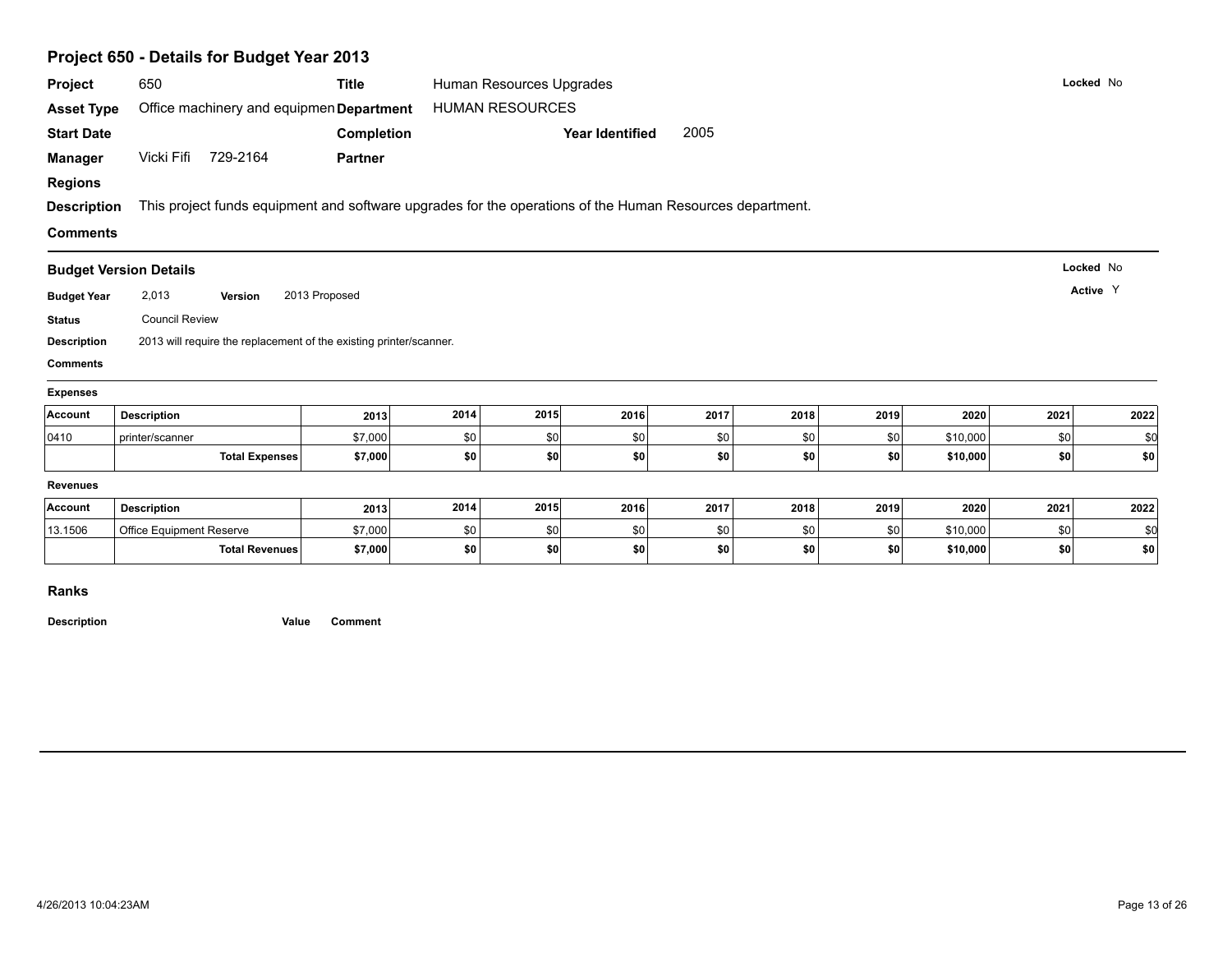## **Operating Budget Impact**

| <b>Effective Date</b> | Account | <b>Type</b> | Amount | <b>FTE Impact</b> |
|-----------------------|---------|-------------|--------|-------------------|

## **Related Projects**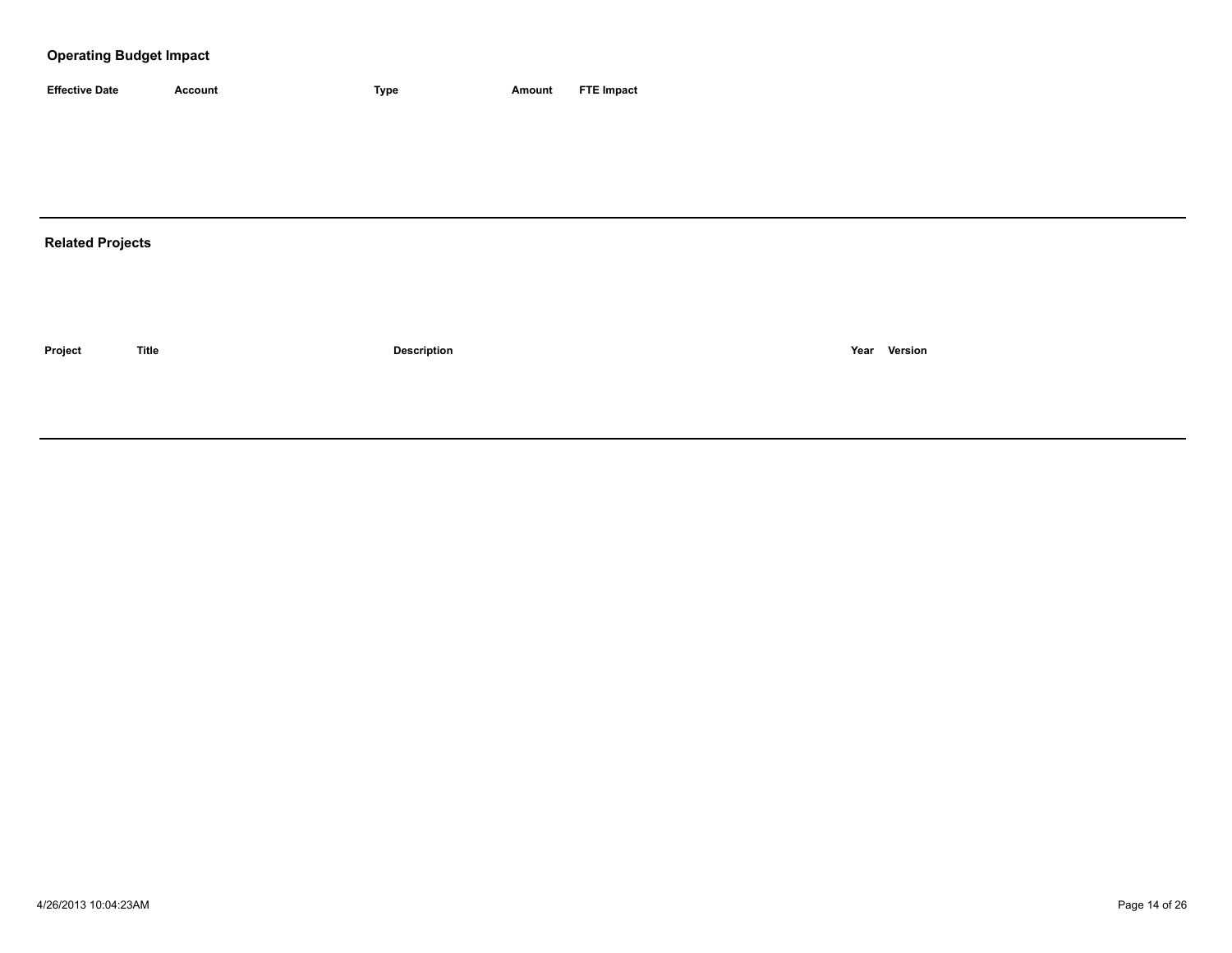| Project            |                               | <b>Title</b>      |  |                 |  |  | Locked |
|--------------------|-------------------------------|-------------------|--|-----------------|--|--|--------|
| <b>Asset Type</b>  |                               | <b>Department</b> |  |                 |  |  |        |
| <b>Start Date</b>  |                               | Completion        |  | Year Identified |  |  |        |
| <b>Manager</b>     |                               | Partner           |  |                 |  |  |        |
| <b>Regions</b>     |                               |                   |  |                 |  |  |        |
| <b>Description</b> |                               |                   |  |                 |  |  |        |
| <b>Comments</b>    |                               |                   |  |                 |  |  |        |
|                    |                               |                   |  |                 |  |  |        |
|                    | <b>Budget Version Details</b> |                   |  |                 |  |  | Locked |
| <b>Budget Year</b> | Version                       |                   |  |                 |  |  | Active |
| <b>Status</b>      |                               |                   |  |                 |  |  |        |
| <b>Description</b> |                               |                   |  |                 |  |  |        |
| <b>Comments</b>    |                               |                   |  |                 |  |  |        |
|                    |                               |                   |  |                 |  |  |        |
| Account            | <b>Description</b>            |                   |  |                 |  |  |        |

| <b>Operating Budget Impact</b> |         |      |        |                   |
|--------------------------------|---------|------|--------|-------------------|
| <b>Effective Date</b>          | Account | Type | Amount | <b>FTE Impact</b> |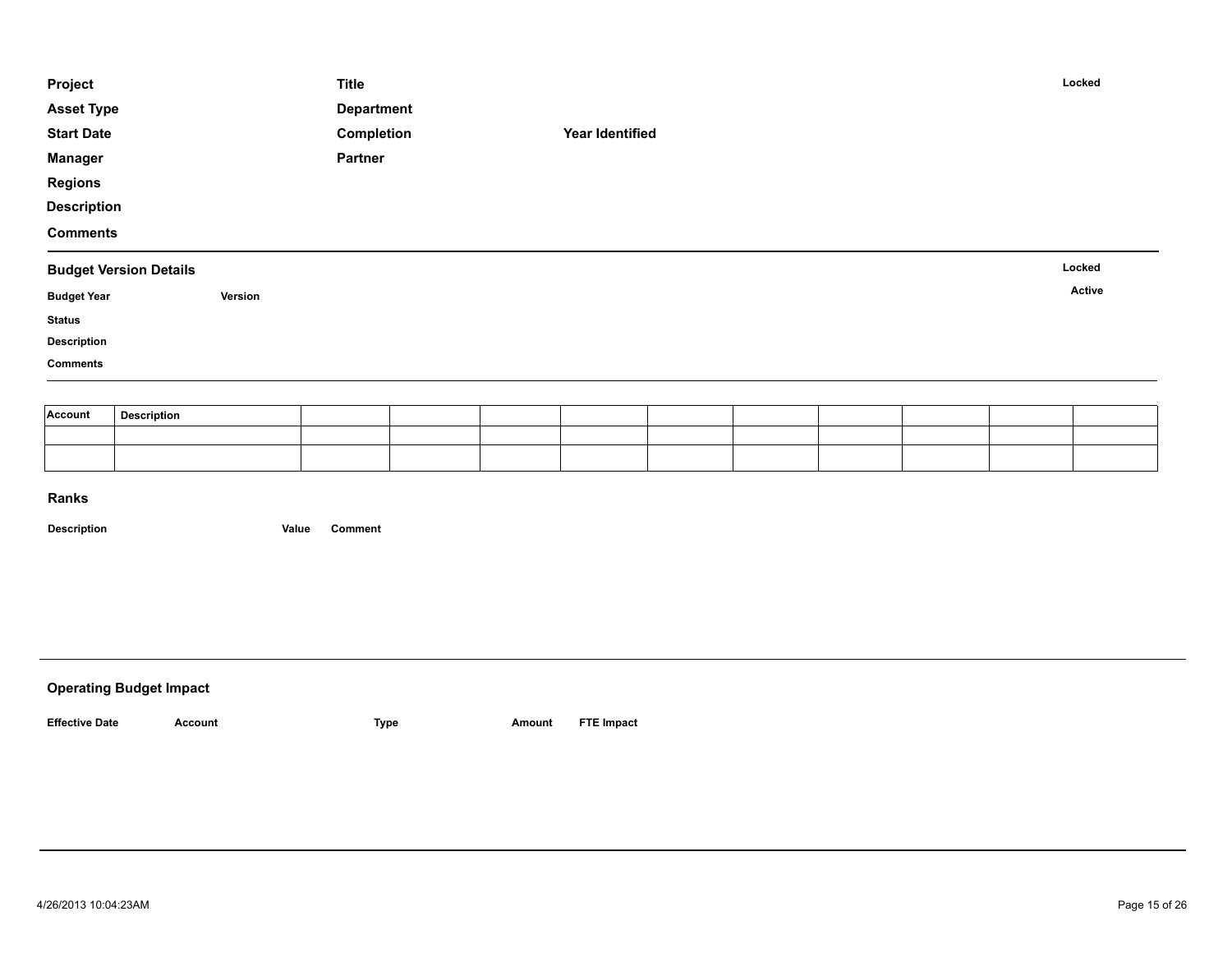### **Related Projects**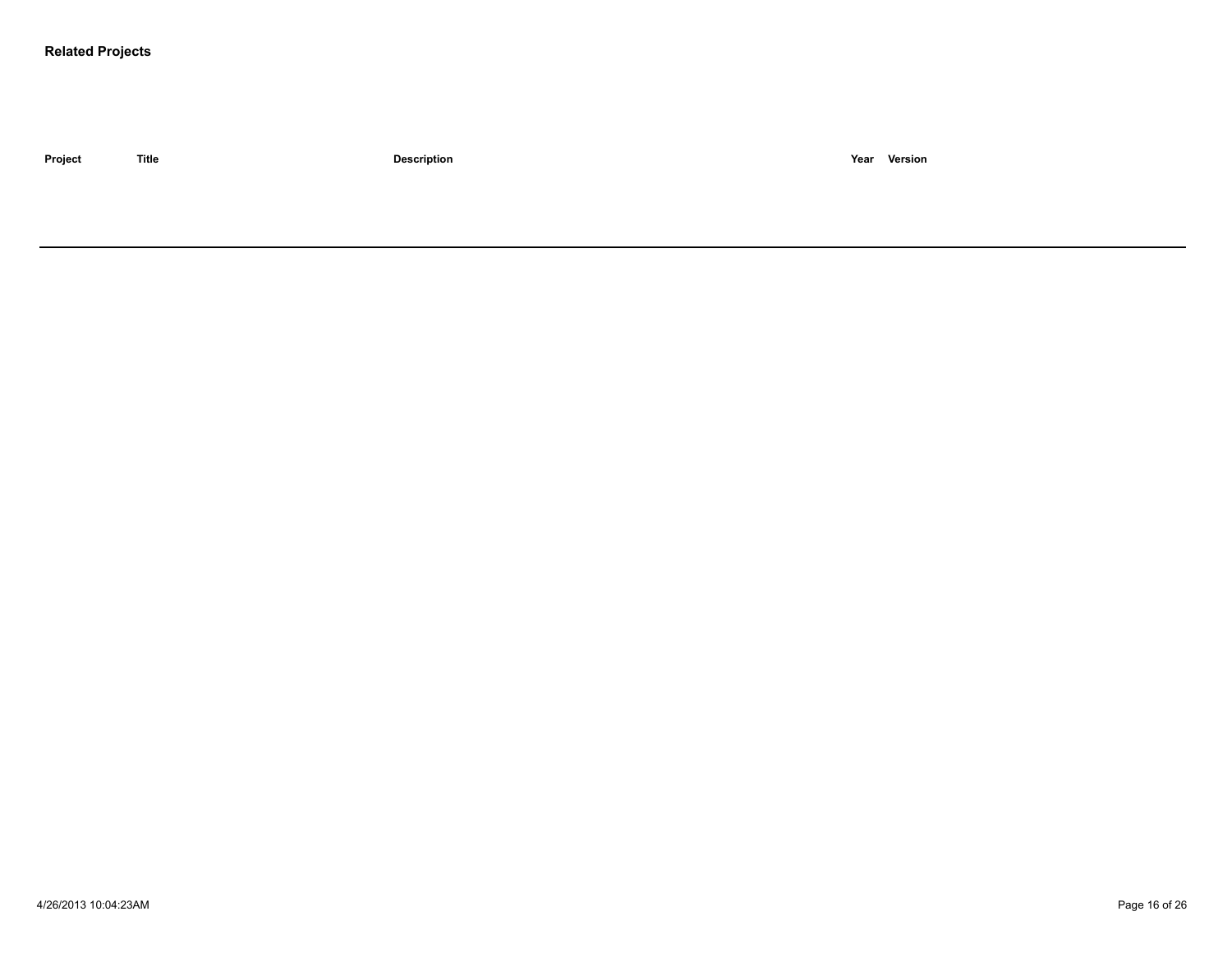## **Project 302 - Details for Budget Year 2013**

|                                       | 302                                                                                                                                                                                                                                                                                                                                                                                                                                                                                                                                                                                                                                                                                                                                                                                                                                  | <b>Title</b>      |                      | <b>Expand Fibre Optic Network</b> |                        |                        |                      |            |                  | Locked No  |            |
|---------------------------------------|--------------------------------------------------------------------------------------------------------------------------------------------------------------------------------------------------------------------------------------------------------------------------------------------------------------------------------------------------------------------------------------------------------------------------------------------------------------------------------------------------------------------------------------------------------------------------------------------------------------------------------------------------------------------------------------------------------------------------------------------------------------------------------------------------------------------------------------|-------------------|----------------------|-----------------------------------|------------------------|------------------------|----------------------|------------|------------------|------------|------------|
| <b>Asset Type</b>                     | Computers and related machine Department                                                                                                                                                                                                                                                                                                                                                                                                                                                                                                                                                                                                                                                                                                                                                                                             |                   |                      | <b>INFORMATION TECHNOLOGY</b>     |                        |                        |                      |            |                  |            |            |
| <b>Start Date</b>                     |                                                                                                                                                                                                                                                                                                                                                                                                                                                                                                                                                                                                                                                                                                                                                                                                                                      | <b>Completion</b> |                      |                                   | <b>Year Identified</b> | 2004                   |                      |            |                  |            |            |
| <b>Manager</b>                        | Todd Burton 729-2297                                                                                                                                                                                                                                                                                                                                                                                                                                                                                                                                                                                                                                                                                                                                                                                                                 | <b>Partner</b>    |                      |                                   |                        |                        |                      |            |                  |            |            |
|                                       |                                                                                                                                                                                                                                                                                                                                                                                                                                                                                                                                                                                                                                                                                                                                                                                                                                      |                   |                      |                                   |                        |                        |                      |            |                  |            |            |
| <b>Regions</b>                        |                                                                                                                                                                                                                                                                                                                                                                                                                                                                                                                                                                                                                                                                                                                                                                                                                                      |                   |                      |                                   |                        |                        |                      |            |                  |            |            |
| <b>Description</b>                    | This project is for the the maintenance and expansion of the City's Fibre Optic Network.                                                                                                                                                                                                                                                                                                                                                                                                                                                                                                                                                                                                                                                                                                                                             |                   |                      |                                   |                        |                        |                      |            |                  |            |            |
| <b>Comments</b>                       | As technology grows in size and complexity, the need for a strong backbone to support the digital traffic is crucial. With applications like VOIP, GIS<br>and CityWorks, reliability, stability and speed are all essential to ensure the data communication needs of today. Fiber optics provide a much greater<br>bandwidth to carry more data at faster speeds, and data can be transmitted digitally (the natural form for computer data) rather than analogically.<br>Fiber optic cables are less susceptible than other cables to interference.<br>We will extend our fibre optic ring to two key facilities over the next four years. These would be the Sportsplex and Airport. Service to these facilities<br>will become more critical with events such as the 2017 Canada Games and increased air service to the Airport. |                   |                      |                                   |                        |                        |                      |            |                  |            |            |
|                                       | As opportunities come up to improve our Fibre Optic Network by adding cable as part of other city projects, we will take advantage of this to further                                                                                                                                                                                                                                                                                                                                                                                                                                                                                                                                                                                                                                                                                |                   |                      |                                   |                        |                        |                      |            |                  |            |            |
|                                       | increase our footprint and reach other city facilities.                                                                                                                                                                                                                                                                                                                                                                                                                                                                                                                                                                                                                                                                                                                                                                              |                   |                      |                                   |                        |                        |                      |            |                  |            |            |
| <b>Budget Version Details</b>         |                                                                                                                                                                                                                                                                                                                                                                                                                                                                                                                                                                                                                                                                                                                                                                                                                                      |                   |                      |                                   |                        |                        |                      |            |                  | Locked No  |            |
|                                       |                                                                                                                                                                                                                                                                                                                                                                                                                                                                                                                                                                                                                                                                                                                                                                                                                                      |                   |                      |                                   |                        |                        |                      |            |                  |            |            |
|                                       |                                                                                                                                                                                                                                                                                                                                                                                                                                                                                                                                                                                                                                                                                                                                                                                                                                      |                   |                      |                                   |                        |                        |                      |            |                  | Active Y   |            |
| <b>Budget Year</b>                    | 2,013<br>Version                                                                                                                                                                                                                                                                                                                                                                                                                                                                                                                                                                                                                                                                                                                                                                                                                     | 2013 Proposed     |                      |                                   |                        |                        |                      |            |                  |            |            |
| <b>Status</b>                         | <b>Council Review</b>                                                                                                                                                                                                                                                                                                                                                                                                                                                                                                                                                                                                                                                                                                                                                                                                                |                   |                      |                                   |                        |                        |                      |            |                  |            |            |
|                                       |                                                                                                                                                                                                                                                                                                                                                                                                                                                                                                                                                                                                                                                                                                                                                                                                                                      |                   |                      |                                   |                        |                        |                      |            |                  |            |            |
| <b>Description</b><br><b>Comments</b> |                                                                                                                                                                                                                                                                                                                                                                                                                                                                                                                                                                                                                                                                                                                                                                                                                                      |                   |                      |                                   |                        |                        |                      |            |                  |            |            |
|                                       |                                                                                                                                                                                                                                                                                                                                                                                                                                                                                                                                                                                                                                                                                                                                                                                                                                      |                   |                      |                                   |                        |                        |                      |            |                  |            |            |
| <b>Expenses</b><br>Account            | <b>Description</b>                                                                                                                                                                                                                                                                                                                                                                                                                                                                                                                                                                                                                                                                                                                                                                                                                   | 2013              | 2014                 | 2015                              | 2016                   | 2017                   | 2018                 | 2019       | 2020             | 2021       | 2022       |
| 0410                                  |                                                                                                                                                                                                                                                                                                                                                                                                                                                                                                                                                                                                                                                                                                                                                                                                                                      | \$0               | \$0                  | \$0                               | \$0                    | \$0                    | \$0                  | \$0        | \$0              | \$0        | \$0        |
| 200                                   | fibre under 8th street bridge                                                                                                                                                                                                                                                                                                                                                                                                                                                                                                                                                                                                                                                                                                                                                                                                        | \$0               | \$0                  | \$0                               | \$0                    | \$0                    | \$0                  | \$0        | \$0              | \$0        | \$d        |
|                                       | new fibre with sewer lines                                                                                                                                                                                                                                                                                                                                                                                                                                                                                                                                                                                                                                                                                                                                                                                                           | \$0               | \$50,000             | \$0                               | \$50,000               | \$0                    | \$50,000             | \$0        | \$0              | \$0        | \$d        |
|                                       | Next Gen - Airport to CityHall                                                                                                                                                                                                                                                                                                                                                                                                                                                                                                                                                                                                                                                                                                                                                                                                       | \$0               | \$0                  | \$0                               | \$0                    | \$700,000              | \$0                  | \$0        | \$0              | \$0        | \$d        |
| 200<br>200<br>200                     | Next Gen - Sportsplex to Airport                                                                                                                                                                                                                                                                                                                                                                                                                                                                                                                                                                                                                                                                                                                                                                                                     | \$0               | \$0                  | \$0                               | \$500,000              | \$0                    | \$0                  | \$0        | \$0              | \$0        | \$d        |
| 200                                   | Next Gen - to Sportsplex                                                                                                                                                                                                                                                                                                                                                                                                                                                                                                                                                                                                                                                                                                                                                                                                             | \$0               | \$0                  | \$250,000                         | \$0                    | \$0                    | \$0                  | \$0        | \$0              | \$0        | \$d        |
|                                       | <b>Total Expenses</b>                                                                                                                                                                                                                                                                                                                                                                                                                                                                                                                                                                                                                                                                                                                                                                                                                | \$0               | \$50,000             | \$250,000                         | \$550,000              | \$700,000              | \$50,000             | \$0        | $s$ <sub>0</sub> | \$0        | \$0        |
| <b>Revenues</b>                       |                                                                                                                                                                                                                                                                                                                                                                                                                                                                                                                                                                                                                                                                                                                                                                                                                                      |                   |                      |                                   |                        |                        |                      |            |                  |            |            |
| <b>Account</b>                        |                                                                                                                                                                                                                                                                                                                                                                                                                                                                                                                                                                                                                                                                                                                                                                                                                                      |                   | 2014                 | 2015                              | 2016                   |                        |                      |            |                  |            | 2022       |
|                                       | <b>Description</b>                                                                                                                                                                                                                                                                                                                                                                                                                                                                                                                                                                                                                                                                                                                                                                                                                   | 2013              |                      |                                   |                        | 2017                   | 2018                 | 2019       | 2020             | 2021       |            |
| 13.1506                               | <b>Total Revenues</b>                                                                                                                                                                                                                                                                                                                                                                                                                                                                                                                                                                                                                                                                                                                                                                                                                | \$0<br>\$0        | \$50,000<br>\$50,000 | \$250,000<br>\$250,000            | \$550,000<br>\$550,000 | \$700,000<br>\$700,000 | \$50,000<br>\$50,000 | \$0<br>\$0 | \$0<br>\$0       | \$0<br>\$0 | \$0<br>\$0 |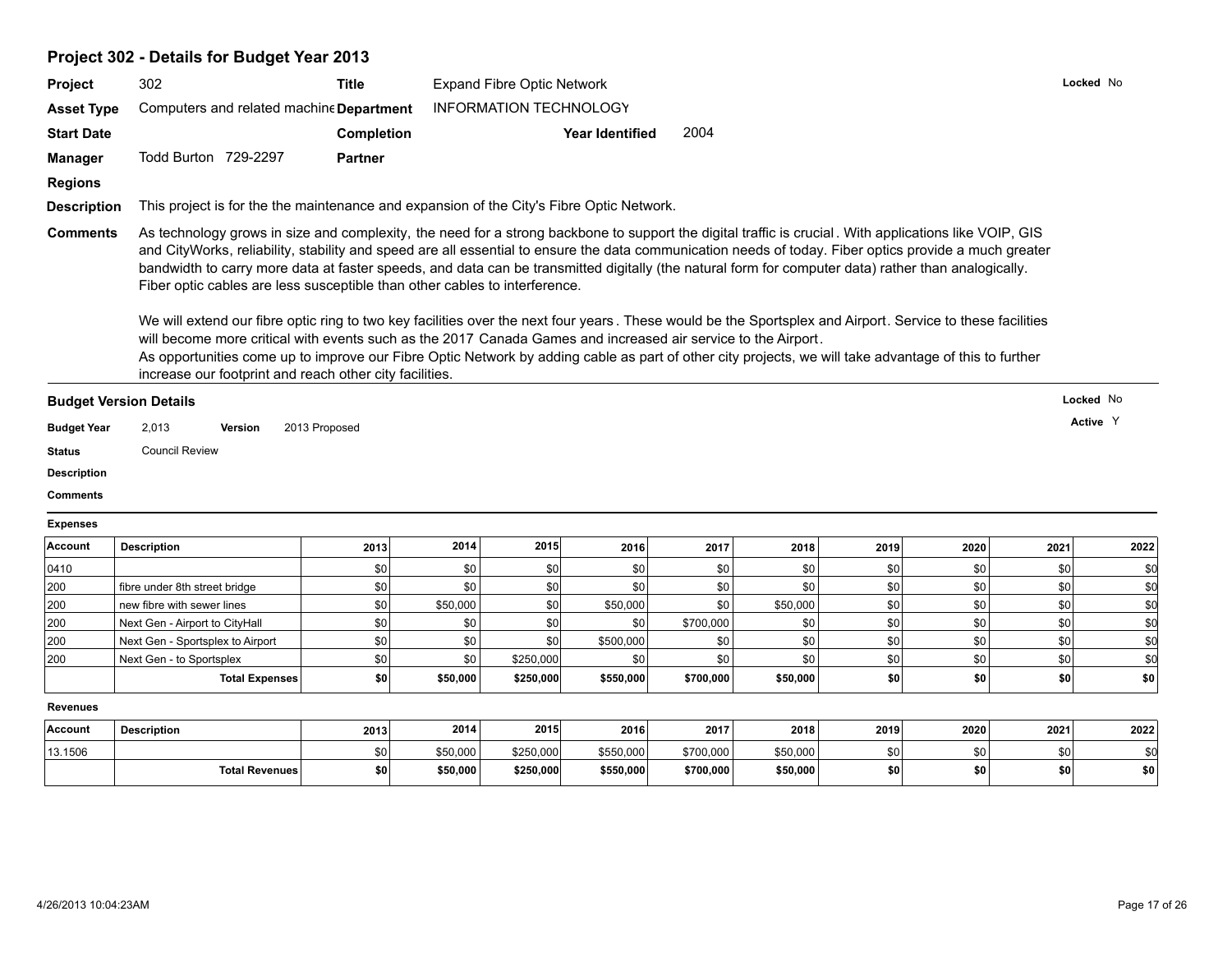| <b>Operating Budget Impact</b> |              |                    |        |                   |              |  |  |  |  |  |
|--------------------------------|--------------|--------------------|--------|-------------------|--------------|--|--|--|--|--|
| <b>Effective Date</b>          | Account      | Type               | Amount | <b>FTE Impact</b> |              |  |  |  |  |  |
|                                |              |                    |        |                   |              |  |  |  |  |  |
|                                |              |                    |        |                   |              |  |  |  |  |  |
|                                |              |                    |        |                   |              |  |  |  |  |  |
| <b>Related Projects</b>        |              |                    |        |                   |              |  |  |  |  |  |
|                                |              |                    |        |                   |              |  |  |  |  |  |
|                                |              |                    |        |                   |              |  |  |  |  |  |
| Project                        | <b>Title</b> | <b>Description</b> |        |                   | Year Version |  |  |  |  |  |
|                                |              |                    |        |                   |              |  |  |  |  |  |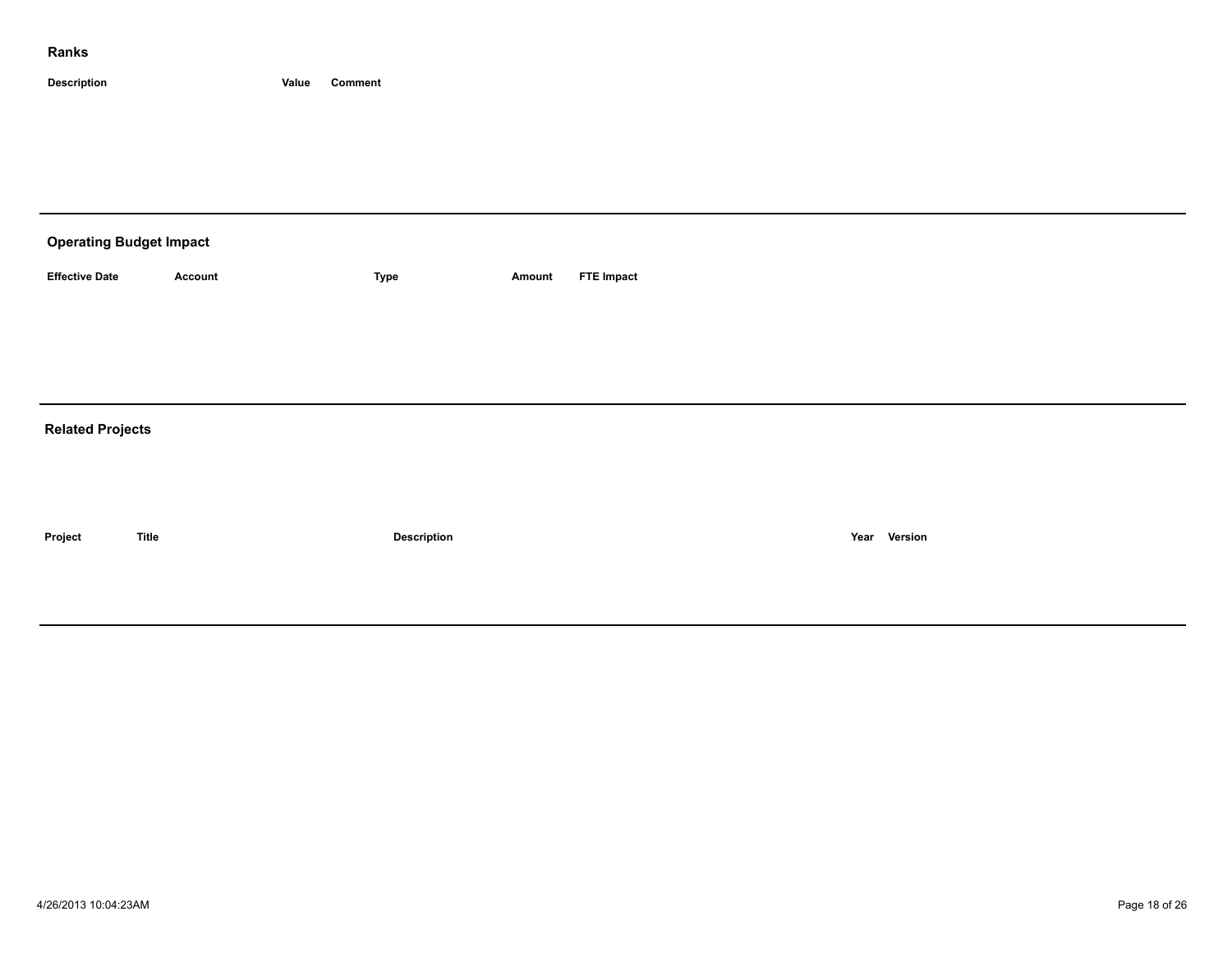# **Project 348 - Details for Budget Year 2013**

| Project            | 348                                                                                                                                                                                                                              | <b>Title</b>      |           | <b>Fleetnet Radio Upgrade</b> |                        |                  |           |      |      |      | Locked No                                    |
|--------------------|----------------------------------------------------------------------------------------------------------------------------------------------------------------------------------------------------------------------------------|-------------------|-----------|-------------------------------|------------------------|------------------|-----------|------|------|------|----------------------------------------------|
| <b>Asset Type</b>  | Other communication equipmen Department                                                                                                                                                                                          |                   |           | <b>INFORMATION TECHNOLOGY</b> |                        |                  |           |      |      |      |                                              |
| <b>Start Date</b>  |                                                                                                                                                                                                                                  | <b>Completion</b> |           |                               | <b>Year Identified</b> | 2008             |           |      |      |      |                                              |
| <b>Manager</b>     | Todd Burton 729-2297                                                                                                                                                                                                             | <b>Partner</b>    |           |                               |                        |                  |           |      |      |      |                                              |
| <b>Regions</b>     |                                                                                                                                                                                                                                  |                   |           |                               |                        |                  |           |      |      |      |                                              |
| <b>Description</b> | This project is for replacement of analog radios with digital radios.                                                                                                                                                            |                   |           |                               |                        |                  |           |      |      |      |                                              |
| <b>Comments</b>    | At some point in time, MTS will no longer support analog radios. Currently, support for analog radios will continue at least through 2014 and perhaps<br>longer. We will continue to monitor when we need to replace the radios. |                   |           |                               |                        |                  |           |      |      |      |                                              |
|                    | This project also accounts for the future replacement schedule of the digital radios, which is estimated at every ten years.                                                                                                     |                   |           |                               |                        |                  |           |      |      |      |                                              |
|                    | <b>Budget Version Details</b>                                                                                                                                                                                                    |                   |           |                               |                        |                  |           |      |      |      | Locked No                                    |
| <b>Budget Year</b> | 2,013<br>Version                                                                                                                                                                                                                 | 2013 Proposed     |           |                               |                        |                  |           |      |      |      | Active Y                                     |
| <b>Status</b>      | <b>Council Review</b>                                                                                                                                                                                                            |                   |           |                               |                        |                  |           |      |      |      |                                              |
| <b>Description</b> |                                                                                                                                                                                                                                  |                   |           |                               |                        |                  |           |      |      |      |                                              |
| <b>Comments</b>    |                                                                                                                                                                                                                                  |                   |           |                               |                        |                  |           |      |      |      |                                              |
| <b>Expenses</b>    |                                                                                                                                                                                                                                  |                   |           |                               |                        |                  |           |      |      |      |                                              |
| Account            | <b>Description</b>                                                                                                                                                                                                               | 2013              |           |                               |                        |                  |           |      |      |      |                                              |
|                    |                                                                                                                                                                                                                                  |                   | 2014      | 2015                          | 2016                   | 2017             | 2018      | 2019 | 2020 | 2021 |                                              |
| 0410               | Fire                                                                                                                                                                                                                             | \$113,000         | \$0       | \$0                           | \$0                    | \$0              | \$0       | \$0  | \$0  | \$0  | 2022<br>\$113,000                            |
| 0410               | Police                                                                                                                                                                                                                           | \$0               | \$0       | $ $ so                        | \$0                    | $s$ <sub>0</sub> | \$600,000 | \$0  | \$0  | \$0  | \$0                                          |
| 0410               | Public Works                                                                                                                                                                                                                     | \$0               | \$450,000 | \$0                           | \$0                    | \$0              | \$0       | \$0  | \$0  | \$0  |                                              |
|                    | <b>Total Expenses</b>                                                                                                                                                                                                            | \$113,000         | \$450,000 | \$0                           | \$0                    | \$0              | \$600,000 | \$0  | \$0  | \$0  | \$d<br>\$113,000                             |
| <b>Revenues</b>    |                                                                                                                                                                                                                                  |                   |           |                               |                        |                  |           |      |      |      |                                              |
| Account            | <b>Description</b>                                                                                                                                                                                                               | 2013              | 2014      | 2015                          | 2016                   | 2017             | 2018      | 2019 | 2020 | 2021 |                                              |
| 13.1500            | <b>Police Equipment Reserve</b>                                                                                                                                                                                                  | \$0               | \$0       | \$0                           | \$0                    | \$0              | \$600,000 | \$0  | \$0  | \$0  |                                              |
| 13.1506            | Office Equipment Reserve                                                                                                                                                                                                         | \$0               | \$450,000 | \$0                           | \$0                    | \$0              | \$0       | \$0  | \$0  | \$0  |                                              |
| 13.1518            | Fire Fighting Equipment<br>Reserve                                                                                                                                                                                               | \$113,000         | \$0       | \$0                           | \$0                    | \$0              | \$0       | \$0  | \$0  | \$0  |                                              |
|                    | <b>Total Revenues</b>                                                                                                                                                                                                            | \$113,000         | \$450,000 | \$0                           | \$0                    | \$0              | \$600,000 | \$0  | so l | \$0  | 2022<br>\$0<br>\$0<br>\$113,000<br>\$113,000 |

#### **Ranks**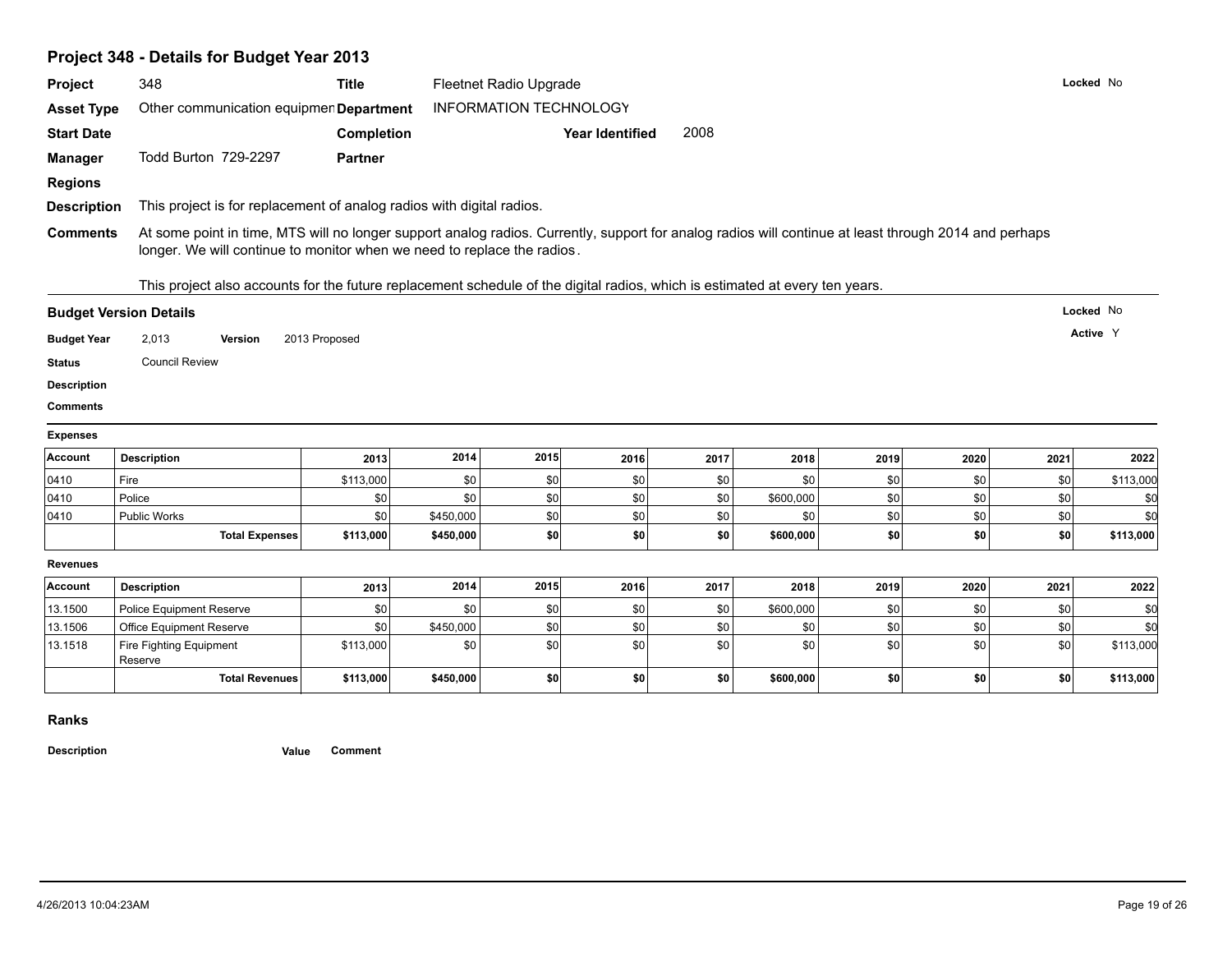### **Operating Budget Impact**

| <b>Effective Date</b>   | <b>Account</b> | Type               | <b>Amount</b> | <b>FTE Impact</b> |
|-------------------------|----------------|--------------------|---------------|-------------------|
|                         |                |                    |               |                   |
|                         |                |                    |               |                   |
|                         |                |                    |               |                   |
|                         |                |                    |               |                   |
| <b>Related Projects</b> |                |                    |               |                   |
|                         |                |                    |               |                   |
|                         |                |                    |               |                   |
|                         |                |                    |               |                   |
| Project                 | <b>Title</b>   | <b>Description</b> |               | Year Version      |
|                         |                |                    |               |                   |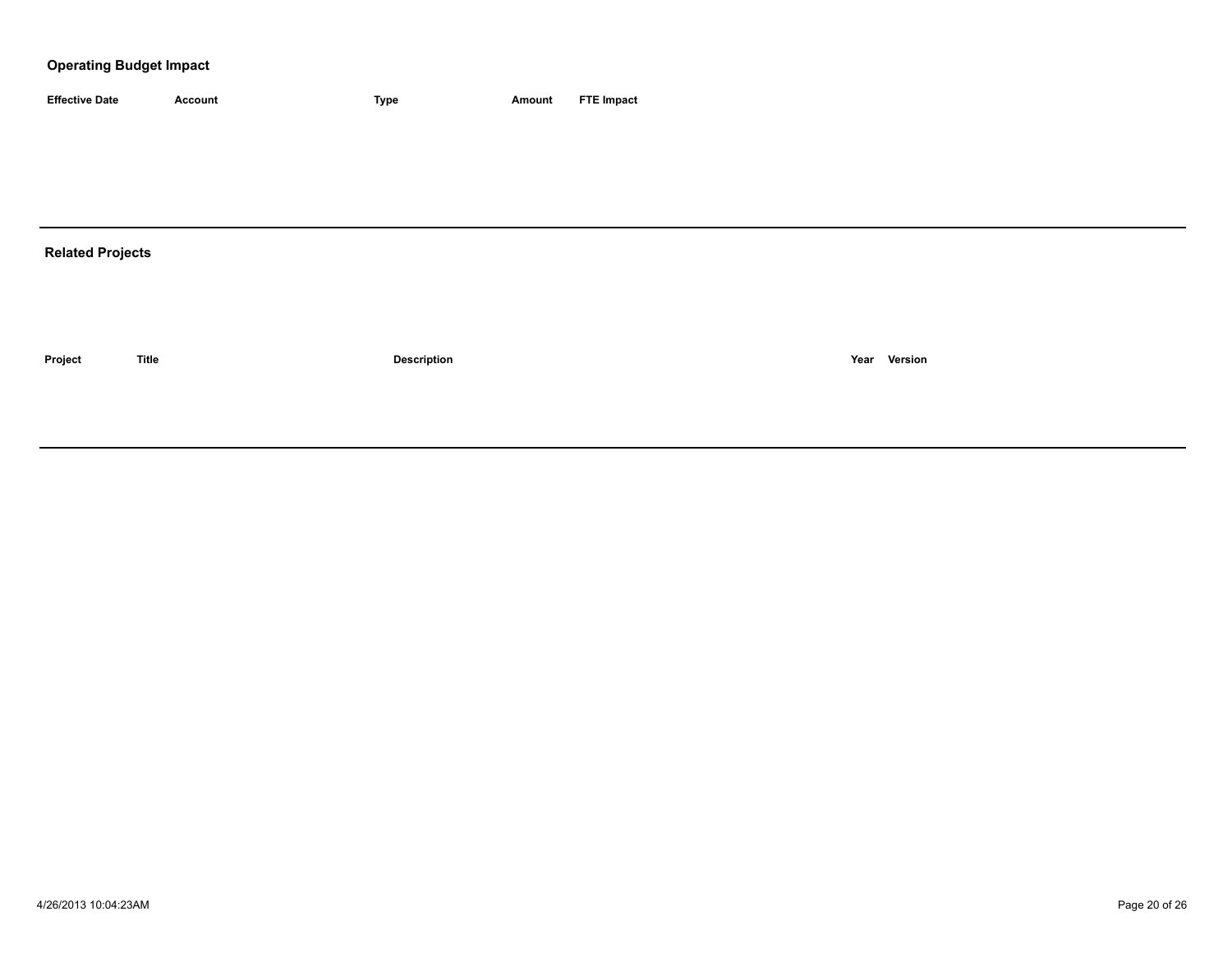## **Project 822 - Details for Budget Year 2013**

| Project                      | 822                                                                                            | <b>Title</b>                                                                                                                                                                                                                                                                                                                                                                                                                                                                                                                                                                                                                                                                   | Server Upgrades and Replacements<br><b>INFORMATION TECHNOLOGY</b> |           |                        |          |           |          |          |          | Locked No                                                |  |  |  |
|------------------------------|------------------------------------------------------------------------------------------------|--------------------------------------------------------------------------------------------------------------------------------------------------------------------------------------------------------------------------------------------------------------------------------------------------------------------------------------------------------------------------------------------------------------------------------------------------------------------------------------------------------------------------------------------------------------------------------------------------------------------------------------------------------------------------------|-------------------------------------------------------------------|-----------|------------------------|----------|-----------|----------|----------|----------|----------------------------------------------------------|--|--|--|
| <b>Asset Type</b>            | Computers and related machine Department                                                       |                                                                                                                                                                                                                                                                                                                                                                                                                                                                                                                                                                                                                                                                                |                                                                   |           |                        |          |           |          |          |          |                                                          |  |  |  |
| <b>Start Date</b>            |                                                                                                | <b>Completion</b>                                                                                                                                                                                                                                                                                                                                                                                                                                                                                                                                                                                                                                                              |                                                                   |           | <b>Year Identified</b> | 2003     |           |          |          |          |                                                          |  |  |  |
| <b>Manager</b>               | Todd Burton 729-2297                                                                           | <b>Partner</b>                                                                                                                                                                                                                                                                                                                                                                                                                                                                                                                                                                                                                                                                 |                                                                   |           |                        |          |           |          |          |          |                                                          |  |  |  |
| <b>Regions</b>               |                                                                                                |                                                                                                                                                                                                                                                                                                                                                                                                                                                                                                                                                                                                                                                                                |                                                                   |           |                        |          |           |          |          |          |                                                          |  |  |  |
| <b>Description</b>           | This project is for the replacement and upkeep of servers, UPS's, SAN's and Network Equipment. |                                                                                                                                                                                                                                                                                                                                                                                                                                                                                                                                                                                                                                                                                |                                                                   |           |                        |          |           |          |          |          |                                                          |  |  |  |
| <b>Comments</b>              |                                                                                                | The continued upgrade of equipment will provide the ability to effectively support new and future applications on our Virtual Windows servers. As<br>software programs evolve and grow, servers must be kept up with the times, in order to provide City Staff with new and updated software solutions.<br>With the constant growing need of data retention, the SANs (Storage Area Network) provide the storage and data redundancy required. Our<br>network must be kept current in order to meet the growing demands of current and future software solutions. The UPS (Uninterruptible Power<br>Supply) at our main data centers is a vital piece of our continuity plans. |                                                                   |           |                        |          |           |          |          |          |                                                          |  |  |  |
|                              |                                                                                                |                                                                                                                                                                                                                                                                                                                                                                                                                                                                                                                                                                                                                                                                                |                                                                   |           |                        |          |           |          |          |          | Locked No                                                |  |  |  |
| <b>Budget Year</b>           | <b>Budget Version Details</b><br>2,013<br>2013 Proposed<br>Version                             |                                                                                                                                                                                                                                                                                                                                                                                                                                                                                                                                                                                                                                                                                |                                                                   |           |                        |          |           |          |          |          | Active Y                                                 |  |  |  |
|                              |                                                                                                |                                                                                                                                                                                                                                                                                                                                                                                                                                                                                                                                                                                                                                                                                |                                                                   |           |                        |          |           |          |          |          |                                                          |  |  |  |
|                              |                                                                                                |                                                                                                                                                                                                                                                                                                                                                                                                                                                                                                                                                                                                                                                                                |                                                                   |           |                        |          |           |          |          |          |                                                          |  |  |  |
|                              | <b>Council Review</b>                                                                          |                                                                                                                                                                                                                                                                                                                                                                                                                                                                                                                                                                                                                                                                                |                                                                   |           |                        |          |           |          |          |          |                                                          |  |  |  |
| <b>Status</b><br>Description |                                                                                                |                                                                                                                                                                                                                                                                                                                                                                                                                                                                                                                                                                                                                                                                                |                                                                   |           |                        |          |           |          |          |          |                                                          |  |  |  |
| <b>Comments</b>              |                                                                                                |                                                                                                                                                                                                                                                                                                                                                                                                                                                                                                                                                                                                                                                                                |                                                                   |           |                        |          |           |          |          |          |                                                          |  |  |  |
| <b>Expenses</b>              |                                                                                                |                                                                                                                                                                                                                                                                                                                                                                                                                                                                                                                                                                                                                                                                                |                                                                   |           |                        |          |           |          |          |          |                                                          |  |  |  |
| <b>Account</b>               | <b>Description</b>                                                                             | 2013                                                                                                                                                                                                                                                                                                                                                                                                                                                                                                                                                                                                                                                                           | 2014                                                              | 2015      | 2016                   | 2017     | 2018      | 2019     | 2020     | 2021     |                                                          |  |  |  |
| 0410                         | <b>Backup Storage</b>                                                                          | \$0                                                                                                                                                                                                                                                                                                                                                                                                                                                                                                                                                                                                                                                                            | \$30,000                                                          | \$100,000 | \$30,000               | \$0      | \$30,000  | \$0      | \$30,000 | \$0      |                                                          |  |  |  |
| 0410                         | Network upgrade                                                                                | \$50,000                                                                                                                                                                                                                                                                                                                                                                                                                                                                                                                                                                                                                                                                       | \$0                                                               | \$0       | \$0                    | \$0      | \$100,000 | \$0      | \$0      | \$0      |                                                          |  |  |  |
| 0410                         | SAN - City Hall                                                                                | \$55,000                                                                                                                                                                                                                                                                                                                                                                                                                                                                                                                                                                                                                                                                       | \$0                                                               | \$0       | \$0                    | \$55,000 | \$0       | \$0      | \$0      | \$55,000 |                                                          |  |  |  |
| 0410                         | SAN - Police                                                                                   | \$0                                                                                                                                                                                                                                                                                                                                                                                                                                                                                                                                                                                                                                                                            | \$0                                                               | \$55,000  | \$0                    | \$0      | \$0       | \$55,000 | \$0      | \$0      |                                                          |  |  |  |
| 0410                         | UPS for City Hall                                                                              | \$20,000                                                                                                                                                                                                                                                                                                                                                                                                                                                                                                                                                                                                                                                                       | \$0                                                               | \$0       | \$0                    | \$6,000  | \$0       | \$0      | \$0      | \$6,000  |                                                          |  |  |  |
| 0410                         | UPS upgrades                                                                                   | \$0                                                                                                                                                                                                                                                                                                                                                                                                                                                                                                                                                                                                                                                                            | \$0                                                               | \$12,000  | \$0                    | \$0      | \$60,000  | \$0      | \$0      | \$0      | 2022<br>\$30,000<br>\$0<br>\$d<br>\$d<br>\$0<br>\$12,000 |  |  |  |
| 0410                         | Virtual Server Replacement                                                                     | \$0                                                                                                                                                                                                                                                                                                                                                                                                                                                                                                                                                                                                                                                                            | \$60,000                                                          | \$0       | \$0                    | \$0      | \$60,000  | \$0      | \$0      | \$0      |                                                          |  |  |  |
|                              | <b>Total Expenses</b>                                                                          | \$125,000                                                                                                                                                                                                                                                                                                                                                                                                                                                                                                                                                                                                                                                                      | \$90,000                                                          | \$167,000 | \$30,000               | \$61,000 | \$250,000 | \$55,000 | \$30,000 | \$61,000 |                                                          |  |  |  |
| Revenues                     |                                                                                                |                                                                                                                                                                                                                                                                                                                                                                                                                                                                                                                                                                                                                                                                                |                                                                   |           |                        |          |           |          |          |          |                                                          |  |  |  |
| Account                      | <b>Description</b>                                                                             | 2013                                                                                                                                                                                                                                                                                                                                                                                                                                                                                                                                                                                                                                                                           | 2014                                                              | 2015      | 2016                   | 2017     | 2018      | 2019     | 2020     | 2021     |                                                          |  |  |  |
| 13.1500                      | <b>Police Equipment Reserve</b>                                                                | \$0                                                                                                                                                                                                                                                                                                                                                                                                                                                                                                                                                                                                                                                                            | \$0                                                               | \$55,000  | \$0                    | \$0      | \$0       | \$55,000 | \$0      | \$0      | \$60,000<br>\$102,000<br>2022<br>\$0                     |  |  |  |
| 13.1506                      | Office Equipment Reserve                                                                       | \$125,000                                                                                                                                                                                                                                                                                                                                                                                                                                                                                                                                                                                                                                                                      | \$90,000                                                          | \$112,000 | \$30,000               | \$61,000 | \$250,000 | \$0      | \$30,000 | \$61,000 | \$102,000                                                |  |  |  |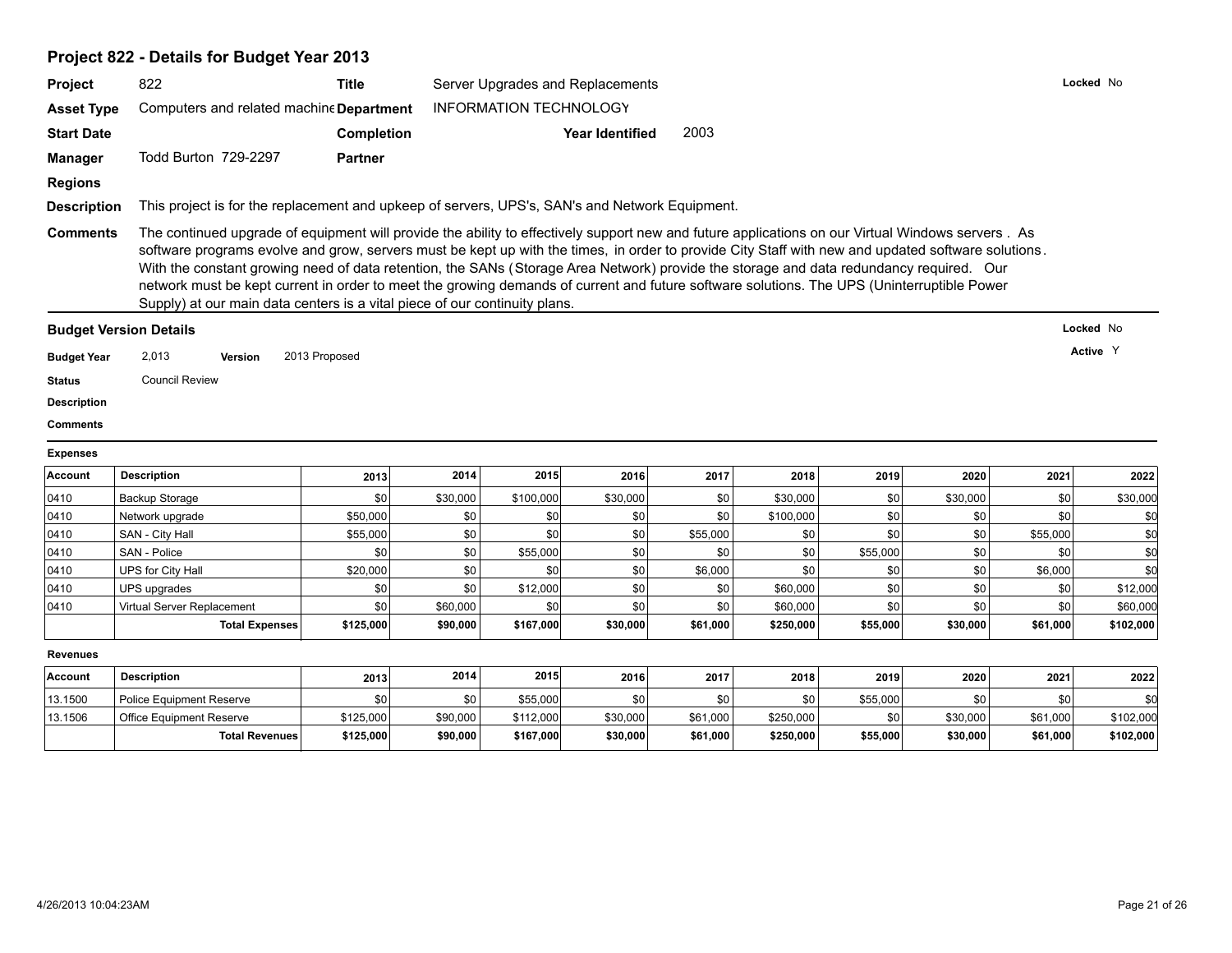| <b>Operating Budget Impact</b> |                |             |        |                   |  |  |  |  |  |  |
|--------------------------------|----------------|-------------|--------|-------------------|--|--|--|--|--|--|
| <b>Effective Date</b>          | <b>Account</b> | Type        | Amount | <b>FTE Impact</b> |  |  |  |  |  |  |
|                                |                |             |        |                   |  |  |  |  |  |  |
|                                |                |             |        |                   |  |  |  |  |  |  |
|                                |                |             |        |                   |  |  |  |  |  |  |
| <b>Related Projects</b>        |                |             |        |                   |  |  |  |  |  |  |
|                                |                |             |        |                   |  |  |  |  |  |  |
|                                |                |             |        |                   |  |  |  |  |  |  |
| Project                        | <b>Title</b>   | Description |        | Year Version      |  |  |  |  |  |  |
|                                |                |             |        |                   |  |  |  |  |  |  |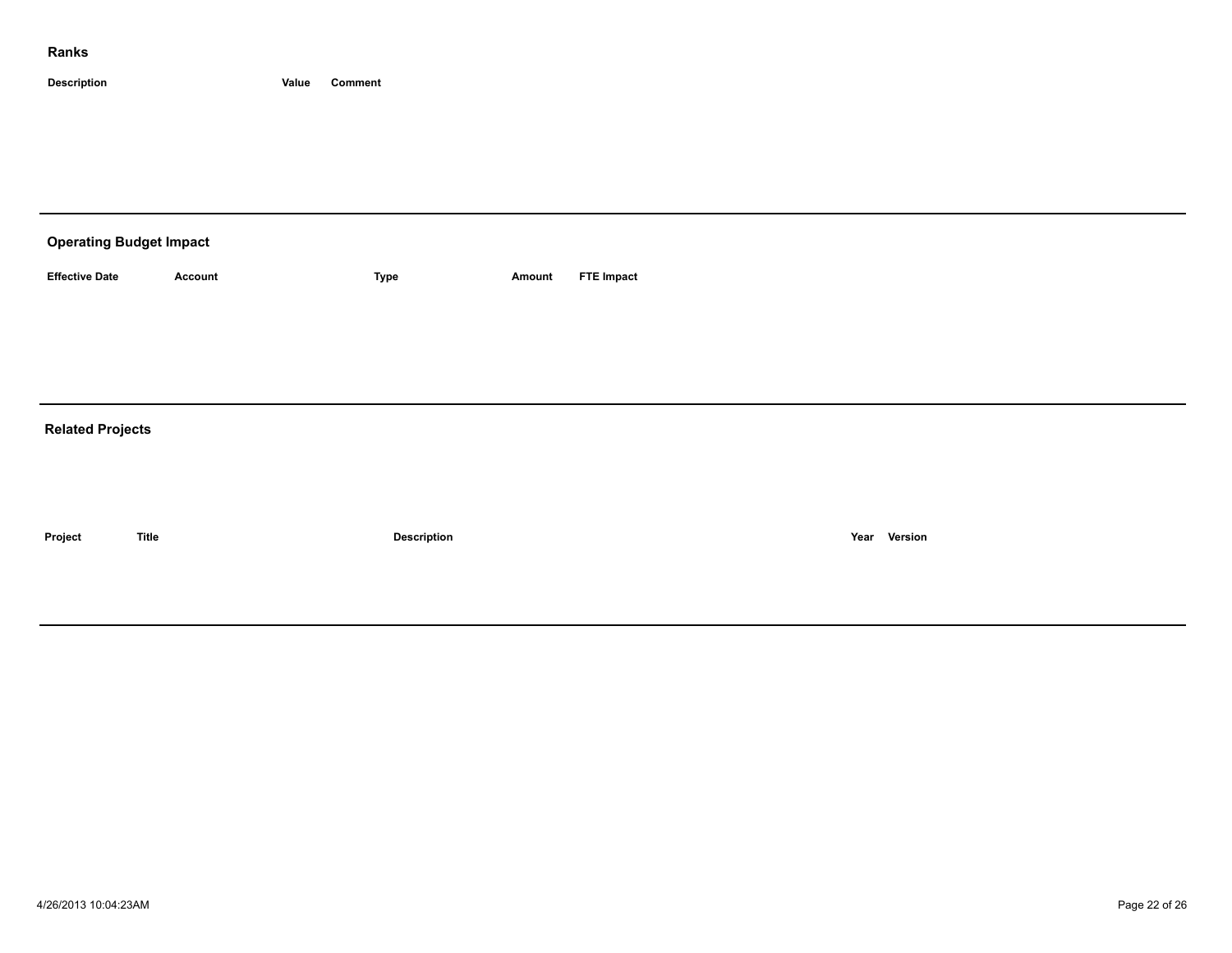|                                                                                              |                                                                                                                                                                                                                                                 | Project 289 - Details for Budget Year 2013<br><b>Title</b> |      |      |                        |      |      |      |           |           |          |
|----------------------------------------------------------------------------------------------|-------------------------------------------------------------------------------------------------------------------------------------------------------------------------------------------------------------------------------------------------|------------------------------------------------------------|------|------|------------------------|------|------|------|-----------|-----------|----------|
| Project                                                                                      | 289                                                                                                                                                                                                                                             | Enterprise Resources Planning System                       |      |      |                        |      |      |      | Locked No |           |          |
| <b>Asset Type</b>                                                                            | Computer software                                                                                                                                                                                                                               | <b>TREASURY</b>                                            |      |      |                        |      |      |      |           |           |          |
| <b>Start Date</b>                                                                            |                                                                                                                                                                                                                                                 | Completion                                                 |      |      | <b>Year Identified</b> | 2002 |      |      |           |           |          |
| <b>Manager</b>                                                                               | Dean Hammond<br>729-2244                                                                                                                                                                                                                        | <b>Partner</b>                                             |      |      |                        |      |      |      |           |           |          |
| <b>Regions</b>                                                                               |                                                                                                                                                                                                                                                 |                                                            |      |      |                        |      |      |      |           |           |          |
| <b>Description</b>                                                                           | This project is for the replacement of the City's financial accounting and budgeting software.                                                                                                                                                  |                                                            |      |      |                        |      |      |      |           |           |          |
| <b>Comments</b>                                                                              | The City began using Microsoft Dynamics GP2011 as a full enterprise system. It includes accounts payable, accounts receivable, utility billing,<br>licensing, compliance tracking, property taxation, cash receipting and inventory management. |                                                            |      |      |                        |      |      |      |           |           |          |
|                                                                                              | <b>Budget Version Details</b>                                                                                                                                                                                                                   |                                                            |      |      |                        |      |      |      |           | Locked No |          |
| <b>Budget Year</b>                                                                           | 2,013<br>Version                                                                                                                                                                                                                                | 2013 Proposed                                              |      |      |                        |      |      |      |           |           | Active Y |
|                                                                                              |                                                                                                                                                                                                                                                 |                                                            |      |      |                        |      |      |      |           |           |          |
|                                                                                              | <b>Council Review</b>                                                                                                                                                                                                                           |                                                            |      |      |                        |      |      |      |           |           |          |
|                                                                                              |                                                                                                                                                                                                                                                 |                                                            |      |      |                        |      |      |      |           |           |          |
|                                                                                              |                                                                                                                                                                                                                                                 |                                                            |      |      |                        |      |      |      |           |           |          |
|                                                                                              |                                                                                                                                                                                                                                                 |                                                            |      |      |                        |      |      |      |           |           |          |
|                                                                                              | <b>Description</b>                                                                                                                                                                                                                              | 2013                                                       | 2014 | 2015 | 2016                   | 2017 | 2018 | 2019 | 2020      | 2021      | 2022     |
| <b>Status</b><br><b>Description</b><br><b>Comments</b><br><b>Expenses</b><br>Account<br>0410 | Accounting and management<br>software replacement                                                                                                                                                                                               | \$0                                                        | \$0  | \$0  | \$0                    | \$0  | \$0  | \$0  | \$0       | \$0       | \$0      |
|                                                                                              | <b>Total Expenses</b>                                                                                                                                                                                                                           | \$0                                                        | \$0  | \$0  | \$0                    | \$0  | \$0  | \$0  | \$0       | \$0       | \$0      |
|                                                                                              |                                                                                                                                                                                                                                                 |                                                            |      |      |                        |      |      |      |           |           |          |
|                                                                                              | <b>Description</b>                                                                                                                                                                                                                              | 2013                                                       | 2014 | 2015 | 2016                   | 2017 | 2018 | 2019 | 2020      | 2021      | 2022     |
| <b>Revenues</b><br>Account<br>13.1506                                                        | Office Equipment Reserve                                                                                                                                                                                                                        | \$0                                                        | \$0  | \$0  | \$0                    | \$0  | \$0  | \$0  | \$0       | \$0       | \$0      |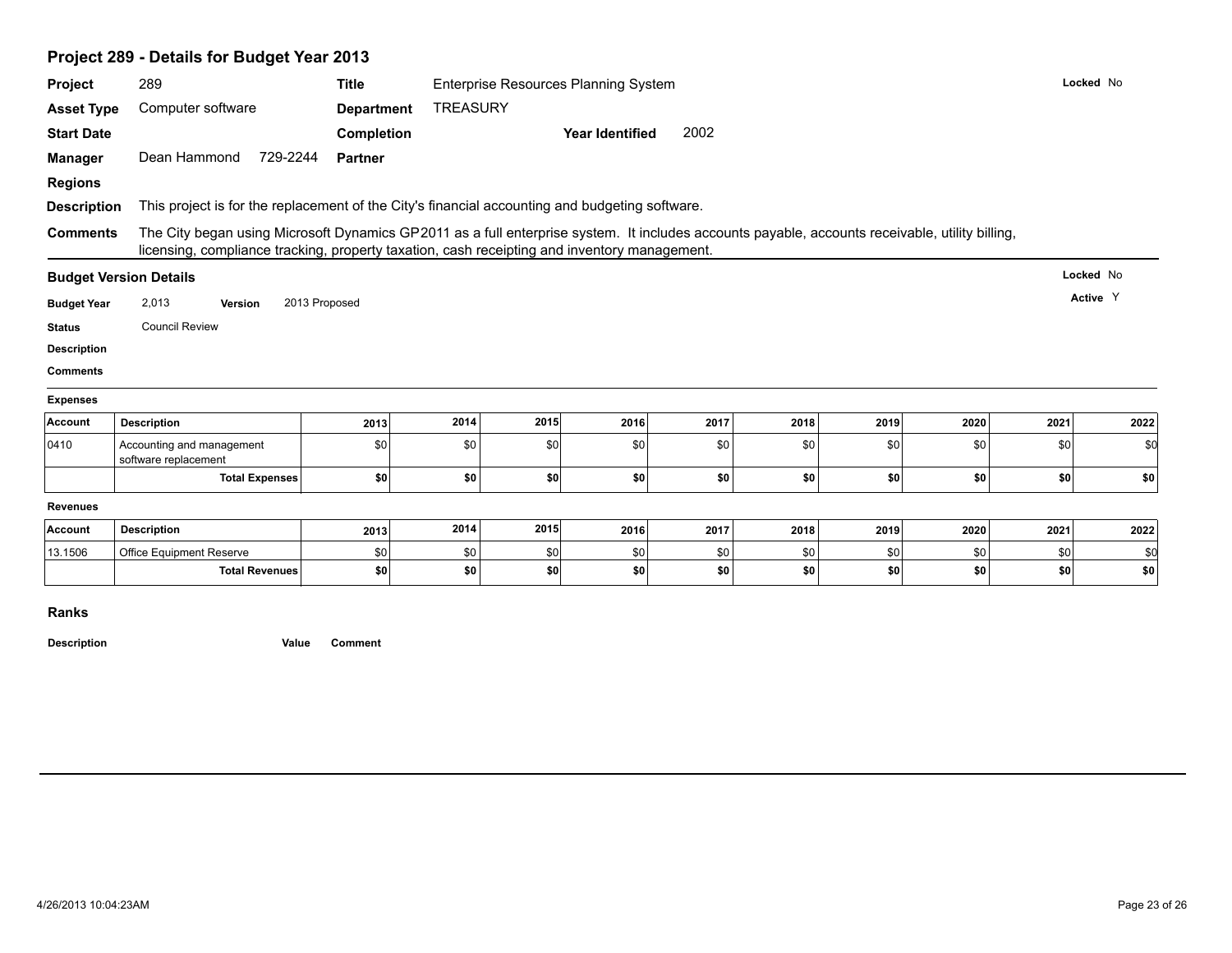## **Operating Budget Impact**

| <b>Effective Date</b> | Account | <b>Type</b> | Amount | <b>FTE Impact</b> |
|-----------------------|---------|-------------|--------|-------------------|

## **Related Projects**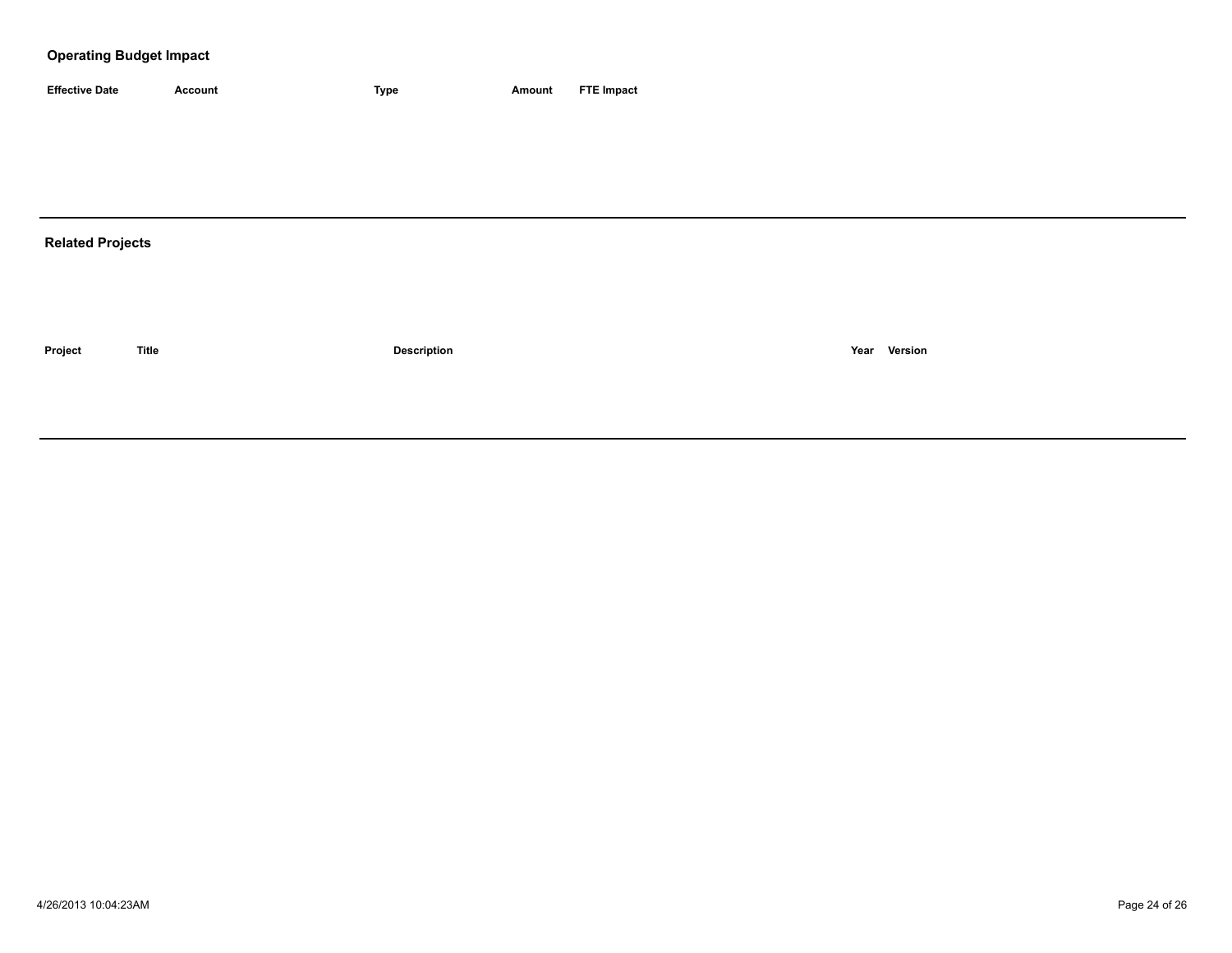| Project            |                               |         | <b>Title</b>      |  |                        |  |  | Locked |
|--------------------|-------------------------------|---------|-------------------|--|------------------------|--|--|--------|
| <b>Asset Type</b>  |                               |         | <b>Department</b> |  |                        |  |  |        |
| <b>Start Date</b>  |                               |         | Completion        |  | <b>Year Identified</b> |  |  |        |
| <b>Manager</b>     |                               |         | Partner           |  |                        |  |  |        |
| <b>Regions</b>     |                               |         |                   |  |                        |  |  |        |
| <b>Description</b> |                               |         |                   |  |                        |  |  |        |
| <b>Comments</b>    |                               |         |                   |  |                        |  |  |        |
|                    | <b>Budget Version Details</b> |         |                   |  |                        |  |  | Locked |
| <b>Budget Year</b> |                               | Version |                   |  |                        |  |  | Active |
| <b>Status</b>      |                               |         |                   |  |                        |  |  |        |
| <b>Description</b> |                               |         |                   |  |                        |  |  |        |
| <b>Comments</b>    |                               |         |                   |  |                        |  |  |        |
|                    |                               |         |                   |  |                        |  |  |        |
| Account            | <b>Description</b>            |         |                   |  |                        |  |  |        |
|                    |                               |         |                   |  |                        |  |  |        |

| <b>Operating Budget Impact</b> |         |      |        |                   |
|--------------------------------|---------|------|--------|-------------------|
| <b>Effective Date</b>          | Account | Type | Amount | <b>FTE Impact</b> |